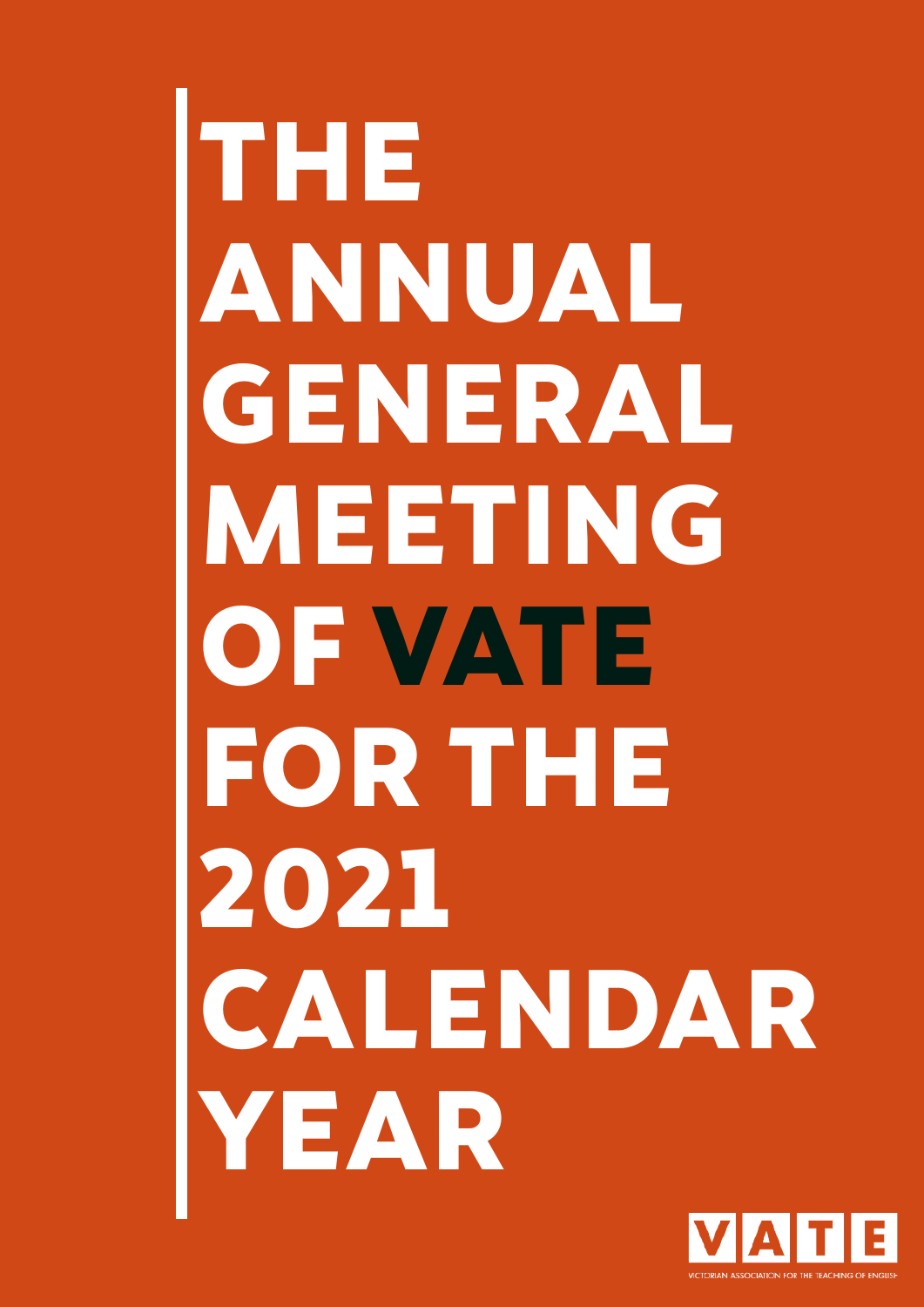| Who we are and what we do                               | 03 |
|---------------------------------------------------------|----|
| Membership data                                         | 04 |
| <b>Previous AGM Minutes</b>                             | 05 |
| <b>President's Report</b>                               | 14 |
| <b>Treasurer's Report</b>                               | 16 |
| <b>Executive Education Officer's Report</b>             | 19 |
| <b>Curriculum Committee Report</b>                      | 23 |
| Professional Learning and Research Committee Report     | 24 |
| <b>Publications and Communications Committee Report</b> | 26 |
| 2021 AATE Delegate's Report                             | 28 |
| 2021 Contributors                                       | 32 |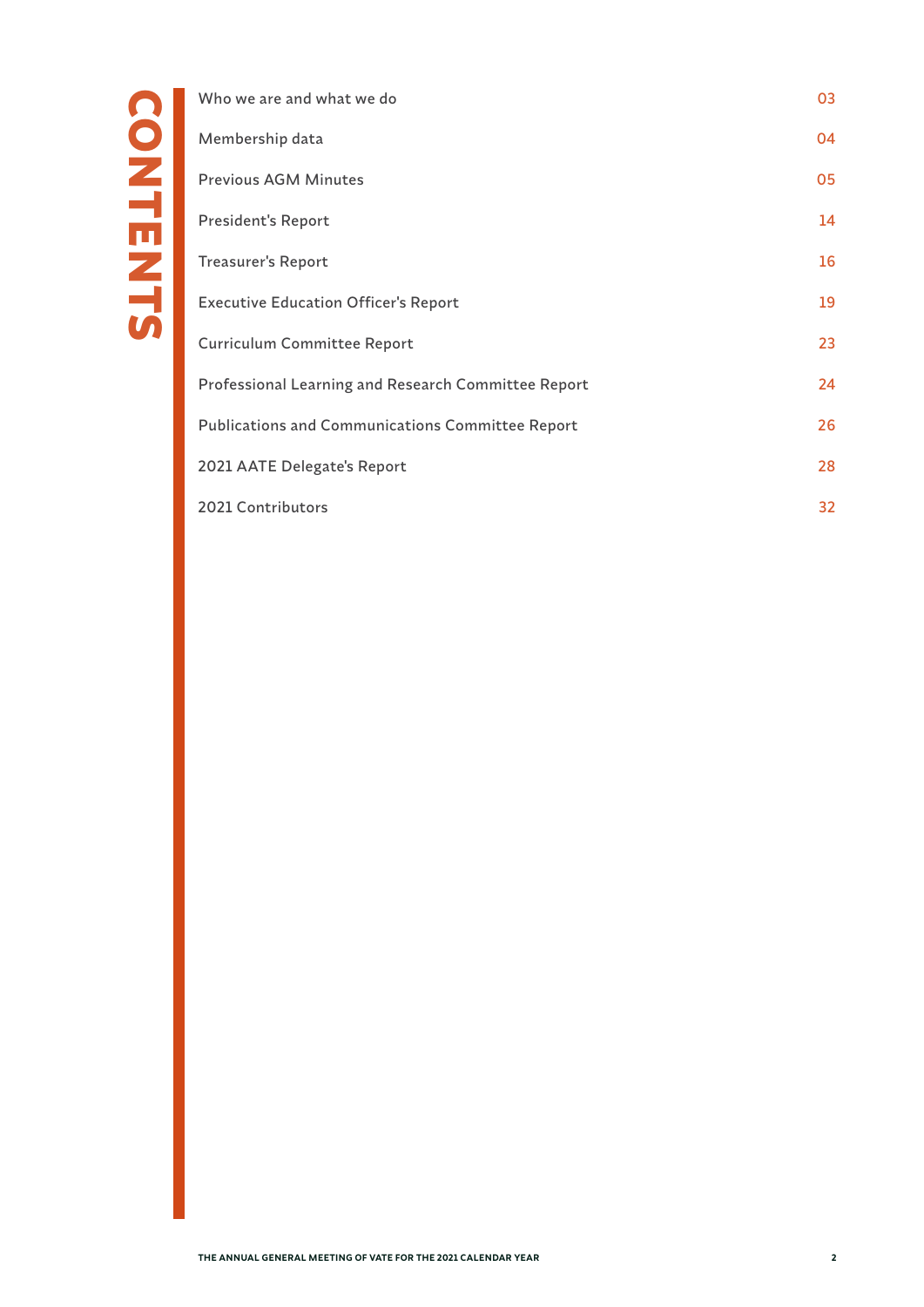<span id="page-2-0"></span>In July 1959 an experimental initiative marked the formation of the Victorian Association for the Teaching of English. The purpose of the Association was to 'stimulate interest in the teaching of English and background studies' and three meetings were planned. By October 1960 the Association had become established enough to hold its first AGM and it had 160 members.

Since 1960 VATE has gone on to support its members as they have coped with the various changes to the teaching and learning of English over the last sixty years.

VATE is an independent, not-for-profit organisation that aims to foster the highest quality teaching of English throughout Victoria.

Through professional networks, involving the sharing of narratives and learning about English teaching, as well as research, journals, professional learning, and other resources, VATE strives to nurture a community of teachers of English and teacher educators committed to the advancement of the profession. VATE exists to support its members in the continual process of renewal necessary to engage with the dynamic nature of both the profession and the subject English.

To this end, VATE commits itself to:

- **–** Developing and providing strong advocacy for VATE policy in a range of forums;
- **–** Providing effective professional learning for teachers to ensure continued development and implementation of exemplary practice in the learning and teaching of English at state and national levels;
- **–** Promoting opportunities through networks to foster critical, creative and reflective thinking about what we do and know as teachers of English;
- **–** Supporting the practical and theoretical work of teachers of English, recognising and providing support for educators in this dynamic professional landscape;
- **–** Understanding that teaching is an ongoing learning process which builds through reflective practice;
- **–** Initiating research, publishing and disseminating quality publications based on exemplary teaching, learning and research;
- **–** Developing strategic partnerships at state and national levels with other teaching associations, bureaucracies, statutory bodies and organisations;
- **–** Giving practical recognition to the fundamental importance of English in the curriculum;
- **–** Ensuring that VATE remains a viable subject association which is responsibly and efficiently managed for the benefit of the English teaching profession.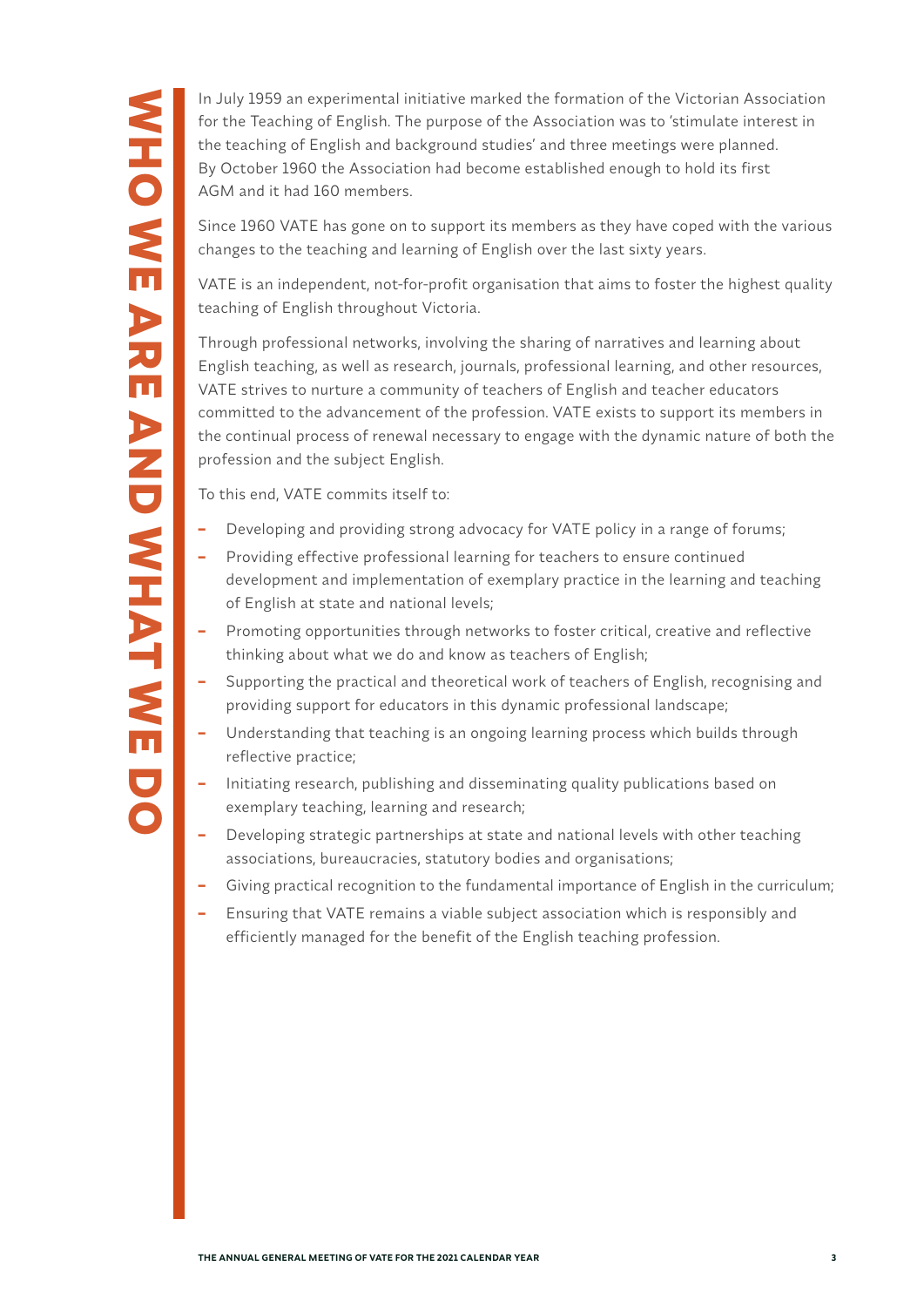# <span id="page-3-0"></span>**SCHOOL MEMBERS BY SECTOR** Government Independent Catholic Not applicable 244 48% 136 27% 90 18% **504 MEMBERSHIPS**

# **SCHOOL MEMBERS BY REGION**



**English in Australia hard copies (sold) – 80**

# **MEMBERSHIP 2017-2021**

### **Individual membership**

|      | <b>Pre-service</b><br>(free) | <b>Pre-service</b> | 1-year | 2-year   | <b>CRT-Alumni-</b><br>Part-time | Life<br><b>Members</b> | <b>Total</b> |
|------|------------------------------|--------------------|--------|----------|---------------------------------|------------------------|--------------|
| 2021 | 198                          | 23                 | 71     | 84       | 48                              | 18                     | 442          |
| 2020 | 140                          | 20                 | 71     | 84       | 48                              | 19                     | 382          |
| 2019 | 195                          | 19                 | 76     | 120      | 34                              | 18                     | 462          |
| 2018 | 133                          | 8                  | 52     | 85       | 56                              | 17                     | 351          |
| 2017 | 150                          |                    | 140    | $\Omega$ | 73                              | 16                     | 386          |

### **Organisational membership**

|      | $0 - 350$ | 351-900 | 901-1200 | 1200+ | Non-school | Complimentary | <b>Total</b> |
|------|-----------|---------|----------|-------|------------|---------------|--------------|
| 2021 | 83        | 197     | 101      | 92    |            | 24            | 504          |
| 2020 | 77        | 182     | 95       | 89    | 3          | 21            | 467          |
| 2019 | 96        | 189     | 91       | 75    | 3          | 21            | 475          |
| 2018 | 91        | 203     | 106      | 61    |            | 20            | 488          |
| 2017 | 92        | 194     | 116      | 55    | 5          | 15            | 477          |

34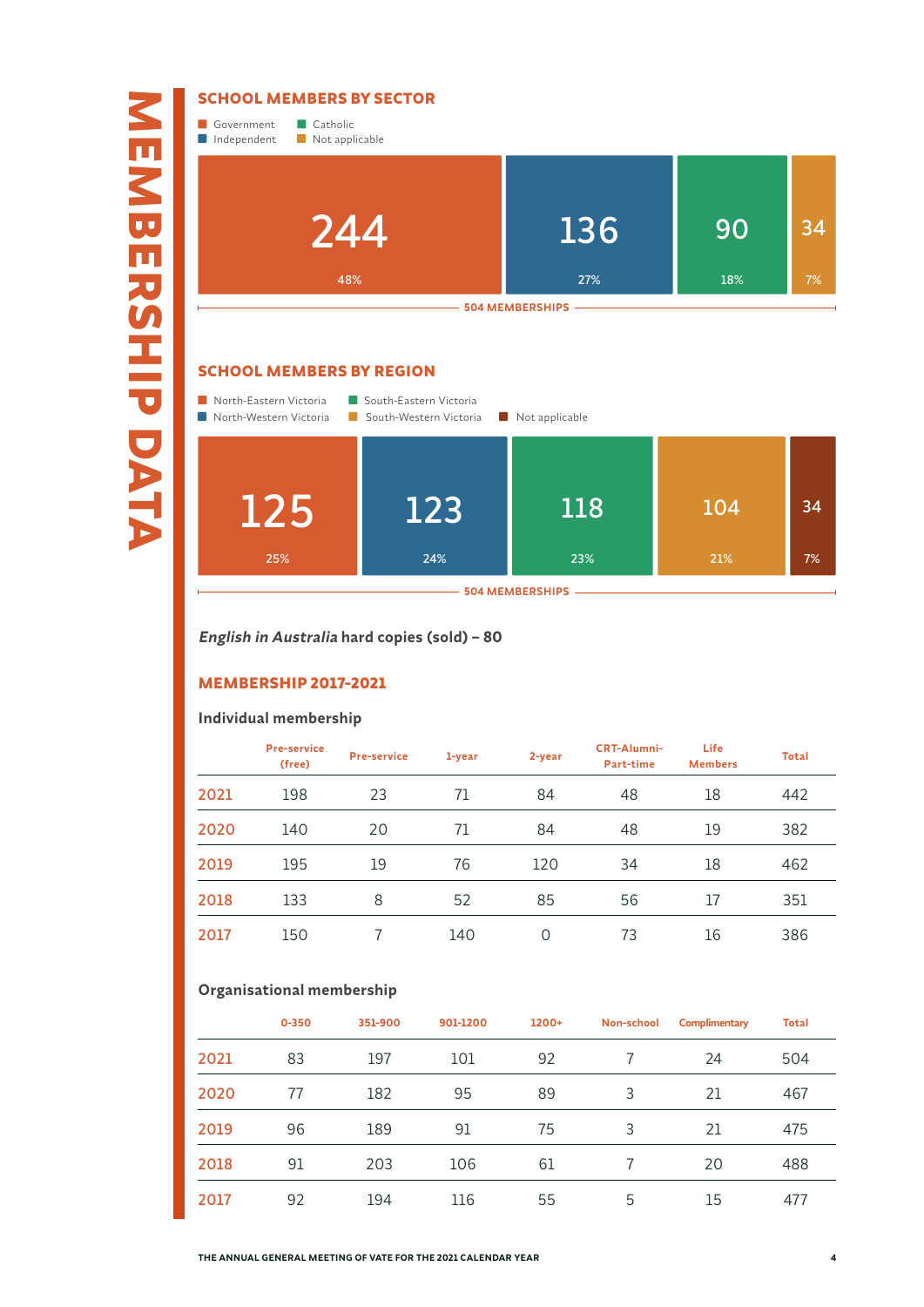<span id="page-4-0"></span>

| <b>Date</b>                   | 25 May 2021                                   |
|-------------------------------|-----------------------------------------------|
| <b>Time</b>                   | $5.30pm - 6.30pm$                             |
| <b>Venue</b>                  | Online (Zoom)                                 |
| <b>Present</b>                | Alex Bacalja (ABA), Emily Frawley (EFR),      |
| (voting members)              | Kate Gillespie (ex-officio, Secretary KGI),   |
|                               | Terry Hayes (THA), Greg Houghton (GHO),       |
|                               | Ross Huggard (RHU), Annika Kononen (AKO),     |
|                               | Paul Martin (PMA), Mary Mason (MMA),          |
|                               | Jan May (JMA), Amanda McGraw (AMG),           |
|                               | Lucinda McKnight (LMC), Suzanne Toniolo (STO) |
| <b>Proxies to Terry Hayes</b> | Brenton Doecke, Jo O'Mara, Catherine Beavis   |
| <b>Guests</b>                 | Jessica Chen (JCH), Emma Jenkins (EJE)        |
| <b>Apologies</b>              | Jo O'Mara, Marion White                       |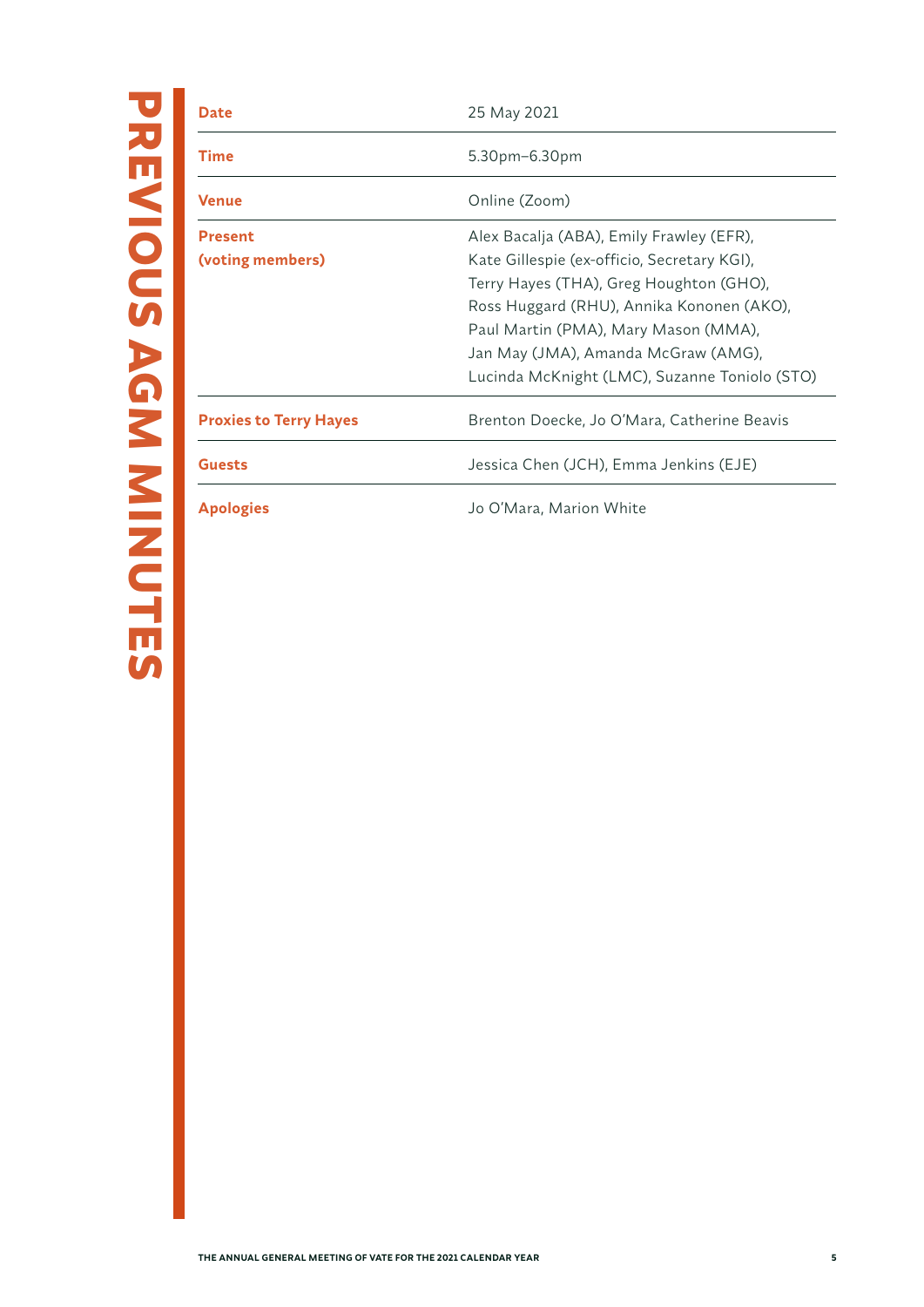# **AGENDA**

#### **Item**

# **1 Welcome and Attendance: Present, Apologies, Proxies**

#### **2 Acknowledgement of Country:**

VATE acknowledges and respects the Ancestors, Elders and families of the traditional owners of the land on which this meeting takes place.

#### Meeting processes

Additional items of business cannot be considered at the AGM unless these have been lodged with Council before the meeting. Reports are tabled at the meeting

and a vote for acceptance is taken. The Chairperson of the meeting (President/Vice President) is not obliged to accept amendments to the reports as tabled.

Please note: VATE is unable to disclose information on issues where VATE is bound by confidentiality provisions. If VATE discusses these matters, it will be in breach of such agreements and potentially liable for adverse legal claims against it. VATE is unable to discuss issues concerning confidential communications with its legal advisors and, as such, is subject to legal professional privilege.

At the conclusion of each presentation, a Motion will be put to the meeting to accept the report and voted on. This will be by show of hands. Only Individual members are entitled to vote All questions/comments through the chair.

Quorum is 12 voting members.

No questions.

# EFR: Acknowledgement of various traditional lands that we come from.

# EFR: Asked for questions. No questions.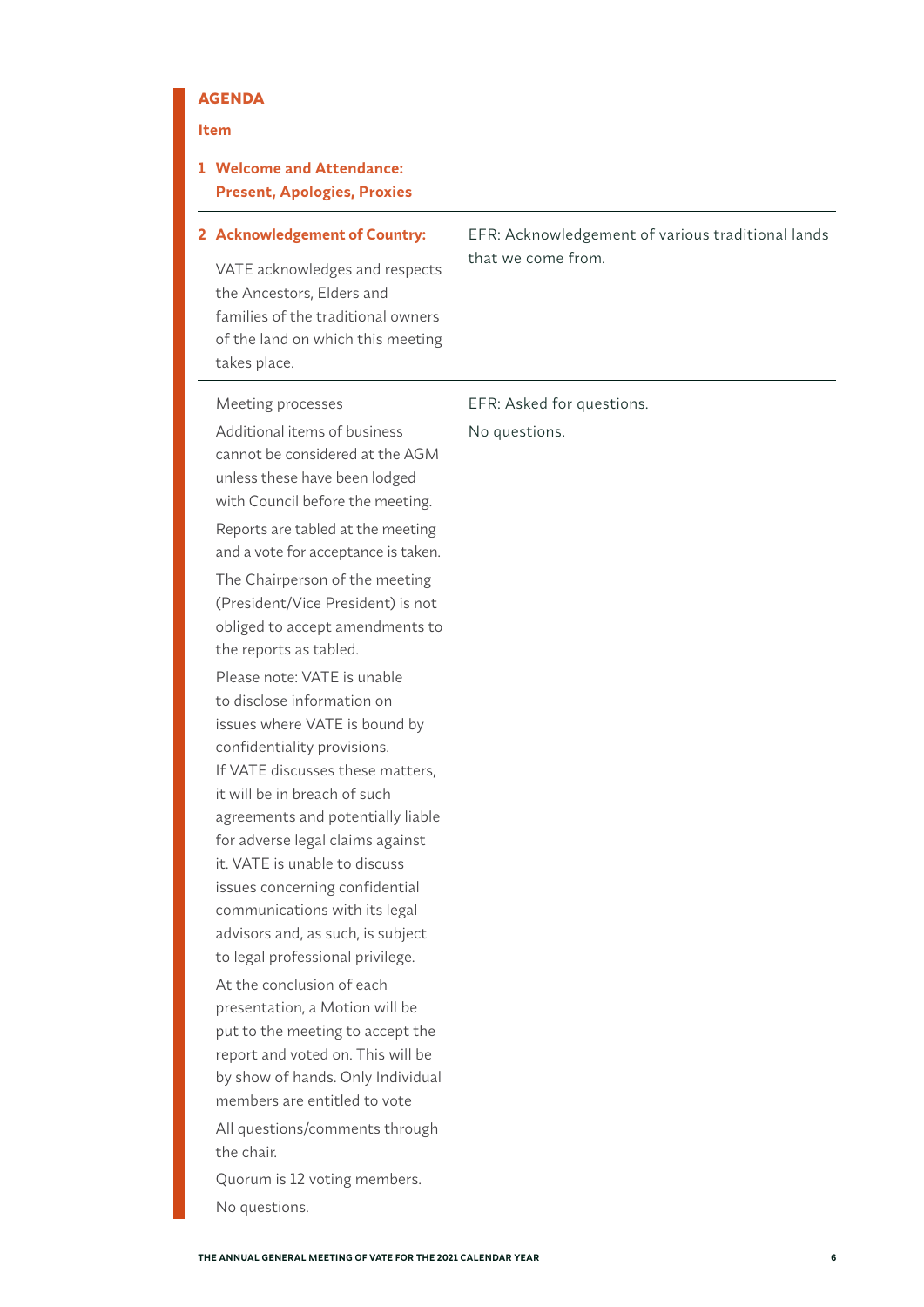| 3 Tabling of Minutes of Previous<br>Meeting: AGM, 28 May 2020    | Motion: Minutes of the AGM: 28 May 2020<br>be accepted.<br>Moved: THA<br>Seconded: PMA<br>All in favour from those that attended by show<br>of hands                                                                                       |
|------------------------------------------------------------------|--------------------------------------------------------------------------------------------------------------------------------------------------------------------------------------------------------------------------------------------|
| <b>4 President's Report</b>                                      | EFR: Acknowledged the effects of unprecedented<br>year. Congratulated the office, Council and<br>broader membership.                                                                                                                       |
|                                                                  | In particular, the way VATE adapted to online<br>format. Most significantly the State Conference.<br>Membership engagement. All Professional<br>Learning. Lots of positive changes.                                                        |
|                                                                  | Feedback from regional and rural members re:<br>online PL offering greater flexibility to access.<br>Those with young children also commented on<br>online PL supporting their home responsibilities.                                      |
|                                                                  | Thanks to the 2020 Council. Particular mention of<br>Mary Mason and Dora Kourambas. Mary has been<br>on the Council since 2012 and has made a huge<br>contribution to the work of the Association.<br>Dora has previously been on Council. |
|                                                                  | Thanks to all Council members for their<br>commitment to the profession, connection to<br>the membership, and giving back to the English<br>teaching community by joining Council.<br>THA: Amendment to the report. Terry Hayes:           |
|                                                                  | Mentioned twice. Please remove.                                                                                                                                                                                                            |
|                                                                  | EFR: Asked for any comments or questions.                                                                                                                                                                                                  |
|                                                                  | Motion: President's Report be accepted.                                                                                                                                                                                                    |
|                                                                  | Moved: AMC                                                                                                                                                                                                                                 |
|                                                                  | Seconded: RHU<br>All in favour by show of hands.                                                                                                                                                                                           |
| <b>5 Financial Report and Tabling</b><br>of Audited Accounts and | RHU: Difficult year for most but not for our<br>Association.                                                                                                                                                                               |
| <b>Treasurer's Report</b>                                        | Want to acknowledge the work of Kate Gillespie,<br>Josephine Smith, Jessica Chen and other office<br>staff.                                                                                                                                |
|                                                                  | Discussion with auditor suggested that other NFP<br>suffered quite significantly.                                                                                                                                                          |
|                                                                  | Auditor also commented that VATE had an<br>astonishingly good year.<br>Why?                                                                                                                                                                |
|                                                                  |                                                                                                                                                                                                                                            |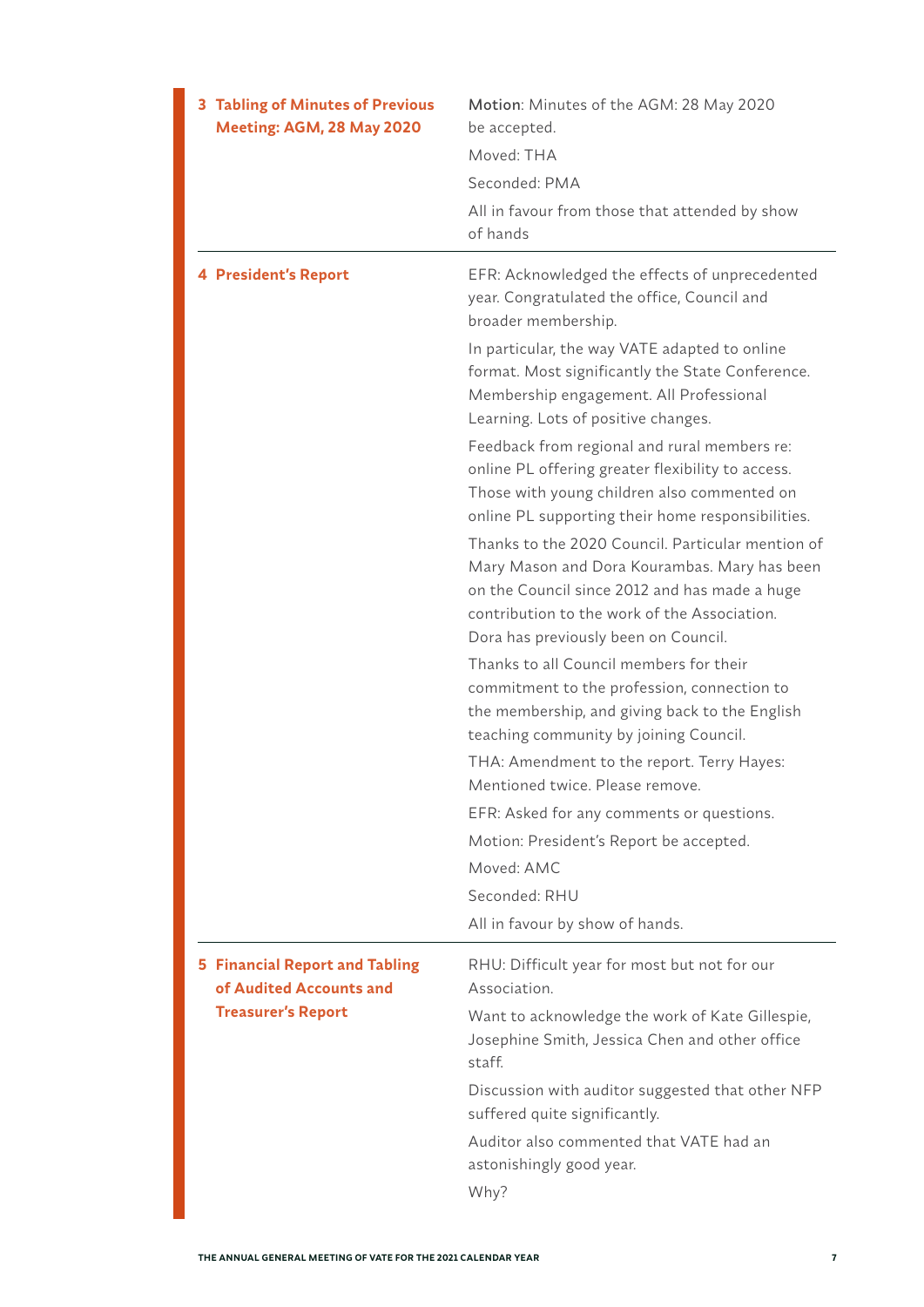|                                     | We were adaptable. Zoom was critically important<br>to PL continuing. We were supported by JobKeeper<br>and other government support. Our net assets are<br>very healthy but hard to project into the future.<br>A couple of things have come out of 2020:                                 |
|-------------------------------------|--------------------------------------------------------------------------------------------------------------------------------------------------------------------------------------------------------------------------------------------------------------------------------------------|
|                                     | hybrid events are the way of the future; while<br>it is wonderful to have a significant surplus, we<br>need to manage it carefully. Surplus came about<br>from the incredible work of the office. Also need<br>to acknowledge the work of Ernest Price, the<br>outgoing Education Officer. |
|                                     | We need to recognise it is an interesting time re:<br>SPP funding. Question of where that's going.                                                                                                                                                                                         |
|                                     | 2020 was much better financially than we might<br>have imagined. Membership good, assets very<br>healthy. The auditor pointed out that it was an<br>extraordinary result with a significant profit and<br>bottom line.                                                                     |
|                                     | What it shows is that what we provide to the<br>members is remarkably constant and was valued.                                                                                                                                                                                             |
|                                     | Set very good roots for the future. But a cautionary<br>note that the current situation is fickle.                                                                                                                                                                                         |
|                                     | RHU asked for any questions or comments.                                                                                                                                                                                                                                                   |
|                                     | Motion: Financial Report and Tabling of Audited<br>Accounts be accepted                                                                                                                                                                                                                    |
|                                     | Moved: RHU                                                                                                                                                                                                                                                                                 |
|                                     | Seconded: JMA                                                                                                                                                                                                                                                                              |
|                                     | All in favour by show of hands.                                                                                                                                                                                                                                                            |
|                                     | Motion: Treasurer's Report be accepted                                                                                                                                                                                                                                                     |
|                                     | Moved: RHU                                                                                                                                                                                                                                                                                 |
|                                     | Seconded: JMA                                                                                                                                                                                                                                                                              |
|                                     | All in favour by show of hands.                                                                                                                                                                                                                                                            |
| <b>6 Executive Officer's Report</b> | KGI: Want to reiterate what Ross and Emily said.<br>Obviously, we adapted very quickly to working<br>online. All staff worked from home, all staff reduced<br>hours. It really was a concerted effort from the<br>office to continue to provide member services.                           |
|                                     | I think we were very fortunate. We have been<br>reluctant to move PL online, however, because<br>schools had to go to online for teaching and<br>learning, they were much more receptive to<br>going to online PL.                                                                         |
|                                     | We were also very fortunate last year<br>with our Online Student Revision Lectures.                                                                                                                                                                                                        |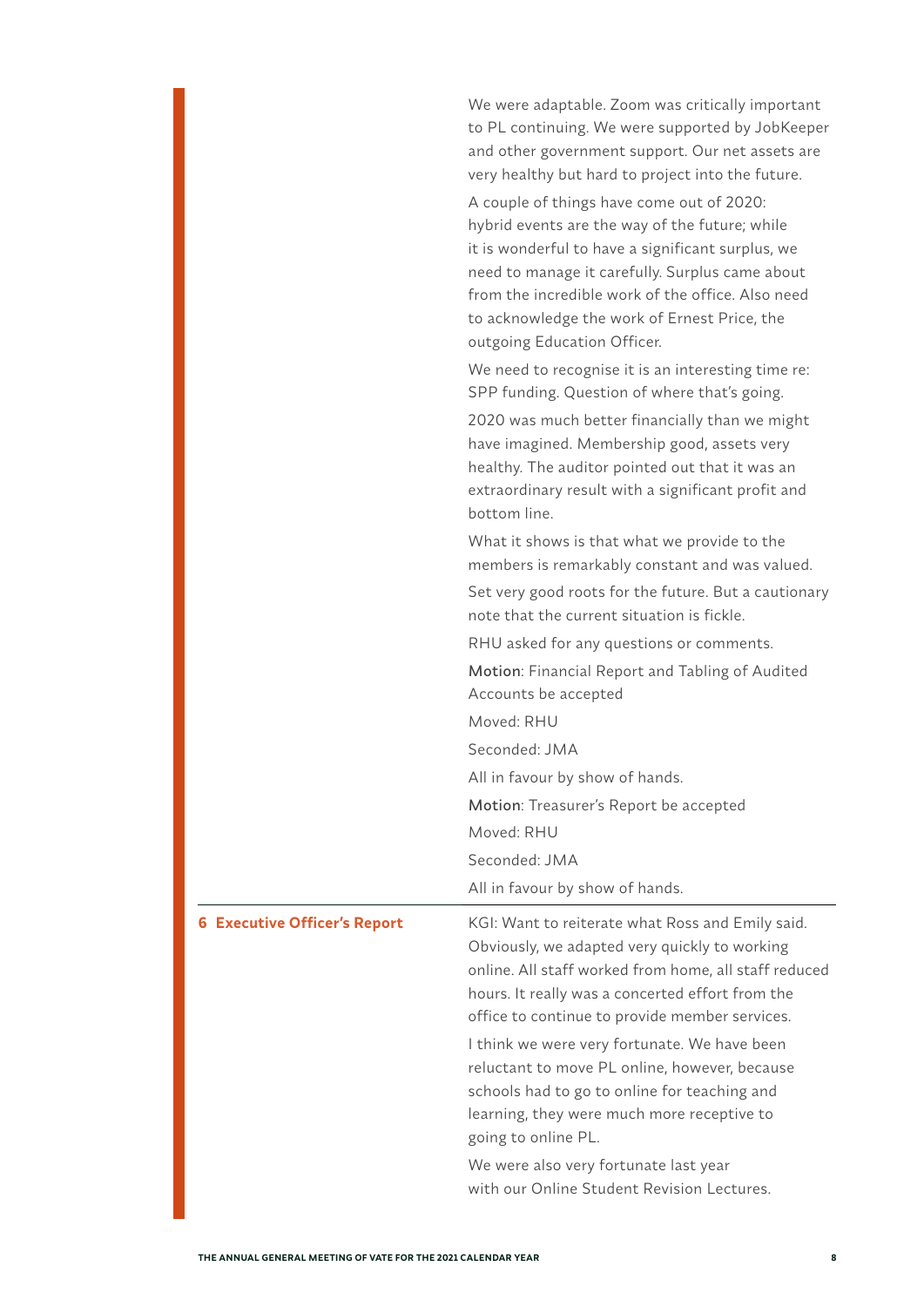While the SC didn't make the large profit it usually does, the OSRL made up that gap. OSRL ensured equity of access to all students across the state.

We always strive for equity of access for all our events, however, the feedback we receive is that our regional and rural members find it difficult to attend metro sessions, or send groups. We made it a focus to price our 2020 online events fairly and reasonably for faculties to access.

2020 concerted effort with our eComms. We introduced VATE Village which was really about connecting members with us in the office and with the Council. Members felt very supported.

Of course, we can't do any of this without our members. I need to acknowledge all those members that present for us, pay their membership fees, attend events, write for us, send us feedback (both good and not so good), those that comment on Facebook. Without them we couldn't provide all these services. It is a strong and vibrant community.

Finally, I'd like to talk about the office. They are incredibly hardworking, supportive of me in my leadership role and supportive of each other. It's an absolute joy to be back in the office working with them.

It was an incredibly difficult year for a lot of people. We need to be mindful of that moving forward in considering how we support our members and their students.

Any questions or comments.

THA: Liked the quote from Arundhati Roy. Perhaps we could get her for the State Conference?

KGI: I do think we have to think of the future. We need to move forward with gusto and a vision for what we think education should look like and what a community looks like. I always talk about social solidarity and working as a community and I think that's really important for VATE to be focused on that. Another thing that was highlighted, though not new, was the inequities that exist and how we support our members in trying to level the playing field.

Motion: Executive Officer's Report be accepted

Moved: RHU

Seconded: MMA

All in favour by show of hands.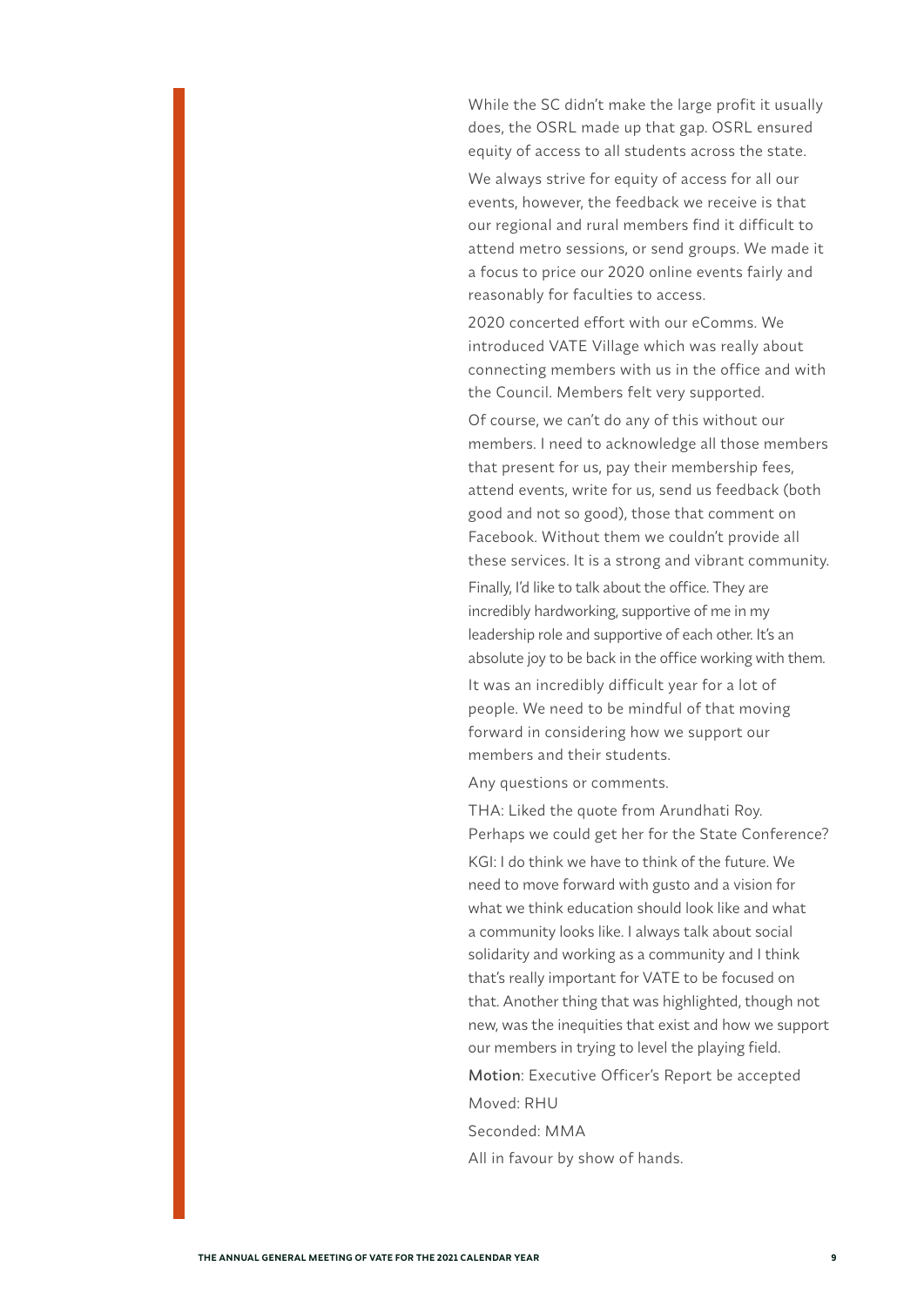**7 AATE Delegate's Report** EFR: We will move to AATE delegate report as Alex is at the airport and may have to board a plane.

> ABA: The three main themes to come out of the report.

One: Financial stability. AATE has benefitted from government support and staff member retiring. Both have helped the bottom line.

Second: English in Australia and how we manage that. Clearly still has some challenges with getting editions out on time and getting content. This will be an ongoing challenge.

Third: Ongoing challenge re: National Conference and how the relevant ETA choose to run it. There will be questions re: the viability of running faceto-face given the uncertainty we face.

Any questions or comments?

EFR: How many registrations for the 2021 National Conference?

ABA: We haven't had a meeting in quite some time but will follow up.

THA: List of invited speakers makes it very clear the advantages of online. It's an impressive list.

ABA: It is a combined AATE/ALEA conference. Would hope that this continues for the smaller states and territories as allows for more buying power.

THA: We should mention that VATE nominated Ray Misson for AATE Life membership and this has been accepted.

ABA: Thanks to Terry Hayes, Catherine Beavis and Susanne Gannon for their work on this nomination.

Motion: AATE Delegate's Report be accepted

Moved: ABA

Seconded: THA

All in favour by show of hands.

#### **8 Committee Reports:**

#### Curriculum Committee

- **–** Curriculum Committee Report
- **–** Professional Learning and Research Committee Report
- **–** Publications and Communications Committee Report

THA: It's very brief, as you can see. The Curriculum Committee laid fallow for 2020. We did two things but neither of them involved the connection with membership through forums which we've done in the past. We will be rectifying that this year.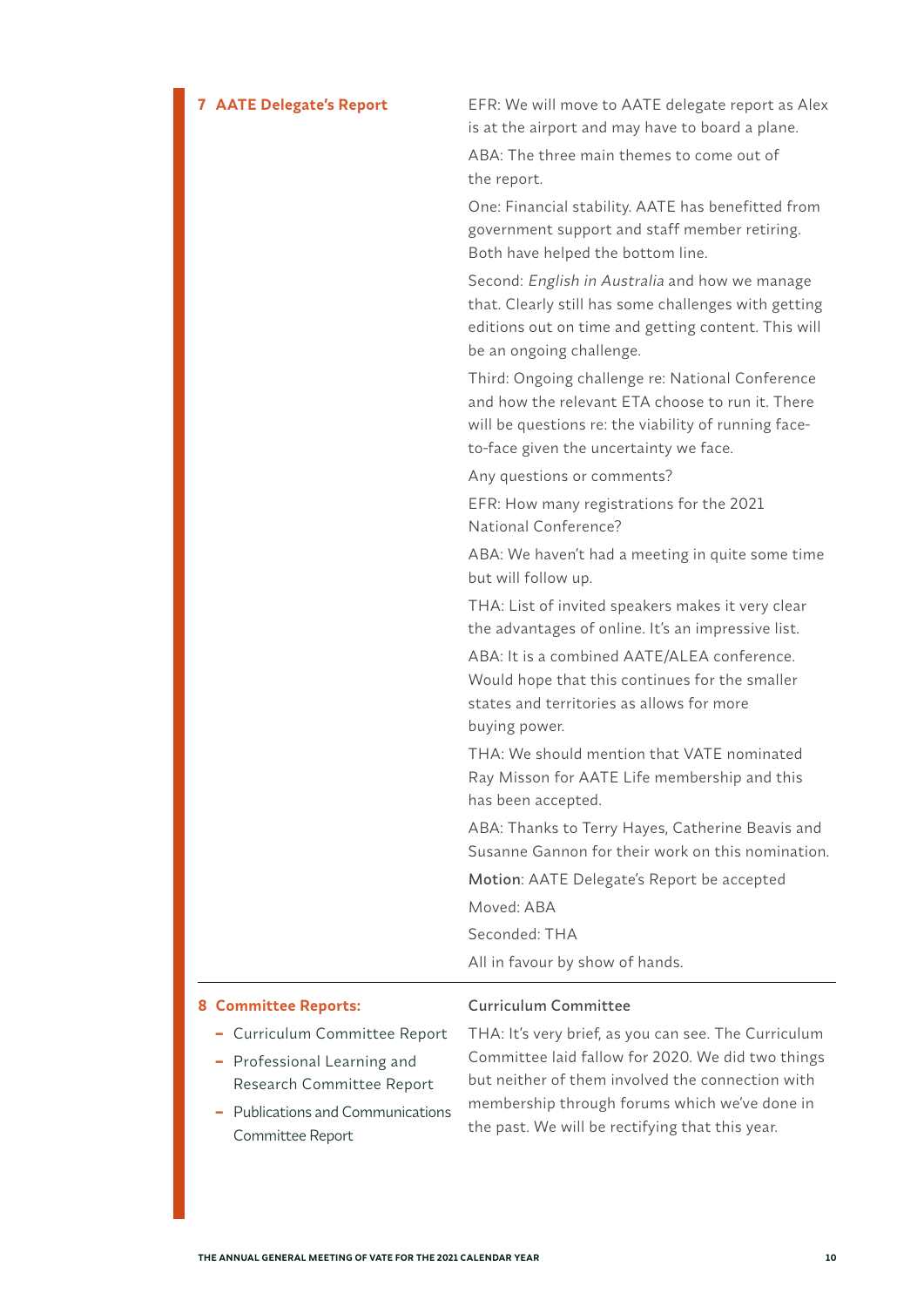#### Professional Learning and Research Committee

MMA: Does anyone have any questions? EFR: Perhaps your thoughts on how this committee ran in 2020?

MMA: We had the Beyond TEEL program that went very well. Large number of teachers accessed this program so we added to the bottom line of VATE.

The SPP-funded Reading Project continued. Two schools pulled out, but we were able to get another school involved. Ran very well.

We were given an extra year of funding from the DET SPP for the Reading program.

Looking forward.

Writing program will be a focus.

Another group within the committee looking at data. Teacher inquiry program led by Amanda McGraw

starting in Term 3.

Also extending the Beyond TEEL by three sessions. Any questions or comments?

Motion: Professional Learning and Research Committee Report be accepted

Moved: MMA

Seconded: AMC

All in favour by show of hands

# Publications and Communications Committee

JMA: 2020 terrific work done in publications and communications. Ably managed by Josephine Smith.

Biggest output was the three editions of Idiom last year. Remarkably, because of Josephine's input, we got all editions out by the deadlines. Edition two a bumper edition, Voices from the Middle. Really became voices from lockdown.

Shout out to Into the Woods publication. Written by Sian Evans and edited by Briony Schroor, it was a very successful publication. Those of you who have purchased it know that it is very readable and when I looked at the draft proposed Literature SD, it is still going to be very relevant to that course. Very productive meetings this year. New members onboard. We look forward to good things.

THA: In report, please change editorship of Idiom, No. 3 to the members of the Curriculum Committee.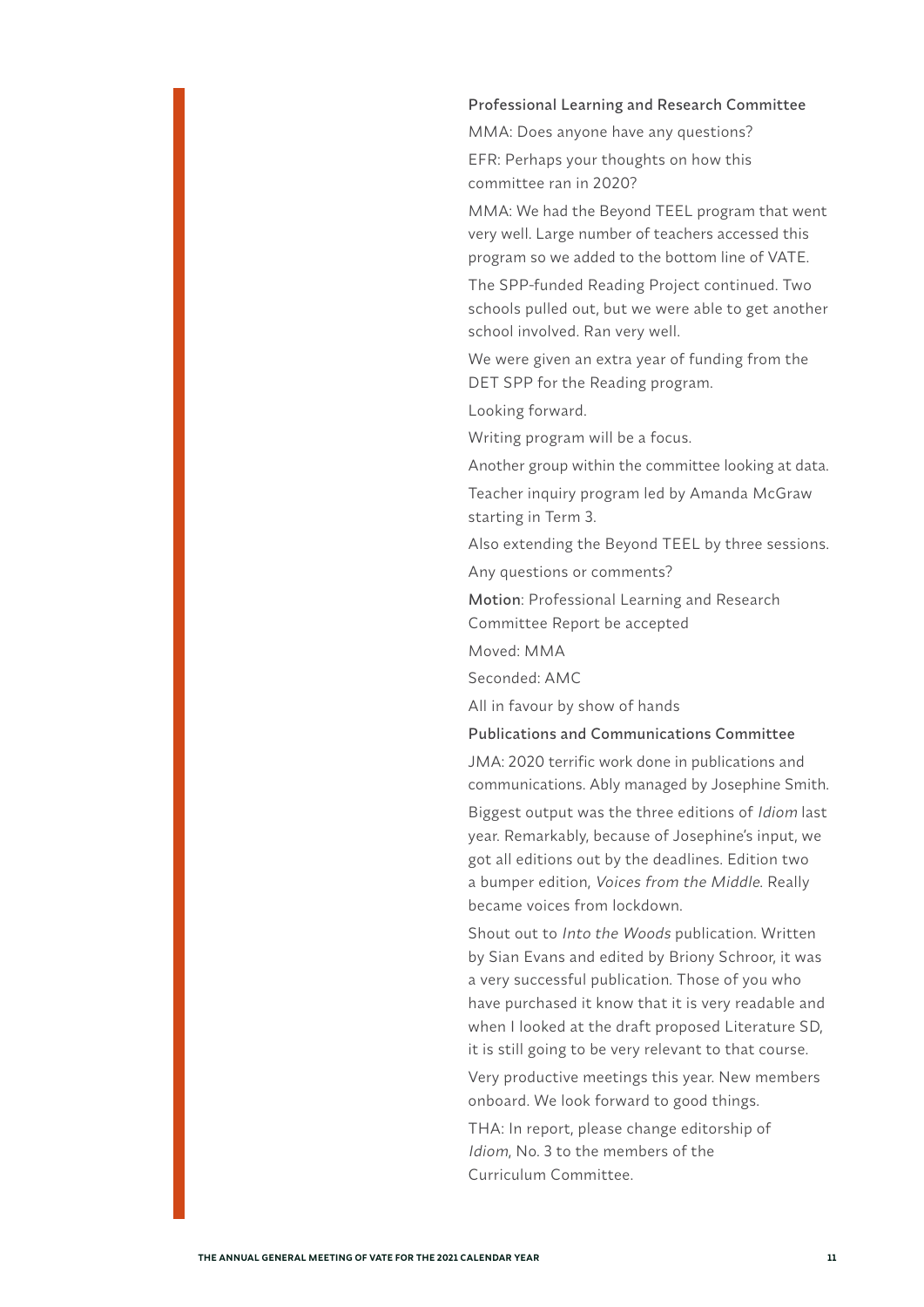Any questions or comments?

EFR: Are the Pubs and Comms Committee able to track the readership of Idiom? Who is accessing Idiom and do we look at the data re: uptake?

JMA: I do remember a discussion at the last committee meeting. I think there is a way you can see number of views, and so on. I imagine it takes a bit of time to dig down to that data, Kate?

KGI: When the email goes out we can see who opens it and what they click on. The most popular edition last year was the second edition, Voices from the Middle. Very practical.

We have also moved in terms of eComms to highlighting articles and hyperlinking to specific articles directly from the email. We often have a lot of reviews which we've now removed from Idiom and send directly out to members.

When members talk about *Idiom* they're very engaged with the practical. What was pleasing from that middle edition is that there were a range of new voices.

JMA: We've encouraged two of the writers from that edition to come onboard.

EFR: A lot of effort goes into the production of it, so would be good to see who is accessing it.

KGI: You'd want to measure through eComm and website.

JMA: Will raise at next committee meeting. MMA: eComms should list contents and you should be able to download from the email. It's too difficult to go through the website and remember

KGI: This is already happening.

your password.

THA: I agree that the biggest hits are always the practical articles but it's also important that it records the history of the Association. Idiom has to play that twofold role. Place where we record the citations for Life membership. Important way of recording the evolution of the English curriculum and the key players in it.

EFR: One of the things I wonder about Idiom, and the people from the university sector might be able to contribute here, whether it's a way of negotiating some of the ethics barriers that come up when people in universities try to involve teachers in schools as part of the research,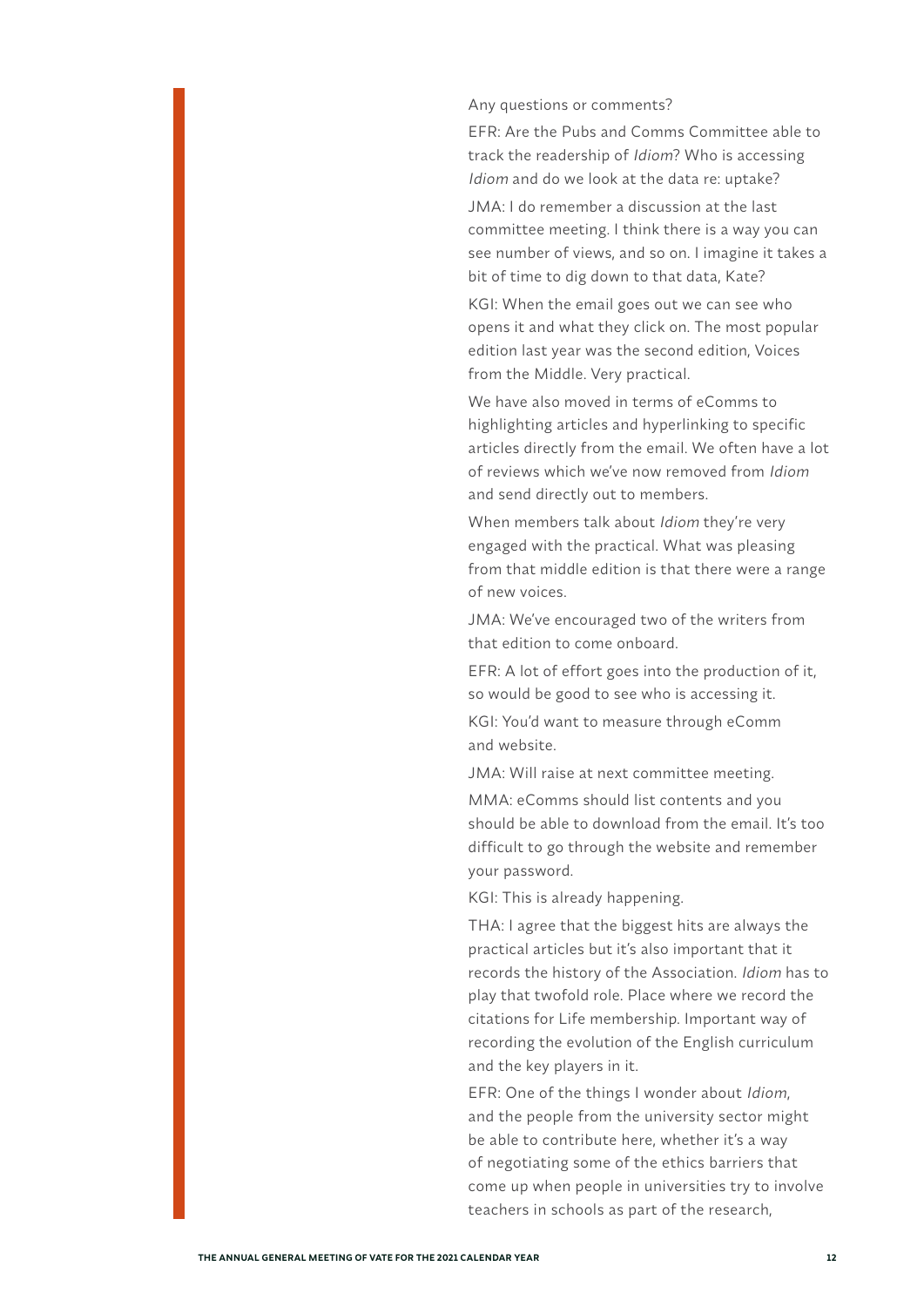because I've seen in peer-reviewed papers before people draw on Idiom as a data source, and whether that's a way of working with teacher voice and bypass those ethics committee demands that seem to preclude teachers participating with researchers sometimes.

LMC: I know I definitely use it for teacher voice but not for that reason. I set readings from Idiom on my reading list for English Method. The pre-service teachers love them, so that's how I would use it.

KGI: I want to acknowledge Lucinda because there's a member or two on the Pubs and Comms Committee and their connection to VATE is through the inclusion of *Idiom* in their readings. They were very aware of Idiom and they loved Idiom because it was part of their course. It's a great way of connecting. We've also had pre-service teachers contribute articles to Idiom.

LMC: I really encourage my students to submit their assignments as articles. The other thing I've done is written collaboratively with a teacher; a joint academic and classroom teacher writing. Really nice thing to promote in Idiom and in English in Australia.

Motion: Publications and Communications Committee Report be accepted

Moved: JMA Seconded: RHU

All in favour by show of hands.

Emily Frawley (President); Terry Hayes (Vice President); Ross Huggard (Treasurer); Kate Gillespie (ex-officio Secretary); Alex Bacalja (AATE delegate); Annika Kononen; Amanda McGraw; Lucinda McKnight; Jo O'Mara; Suzanne Toniolo.

### **10 Meeting closed @ 6.30pm**

Minutes compiled by Kate Gillespie, Secretary 25 May 2021

**9 Confirmation of the 2021-2023 Council**

Minutes verified by Emily Frawley, VATE President 25 May 2021

Caribighales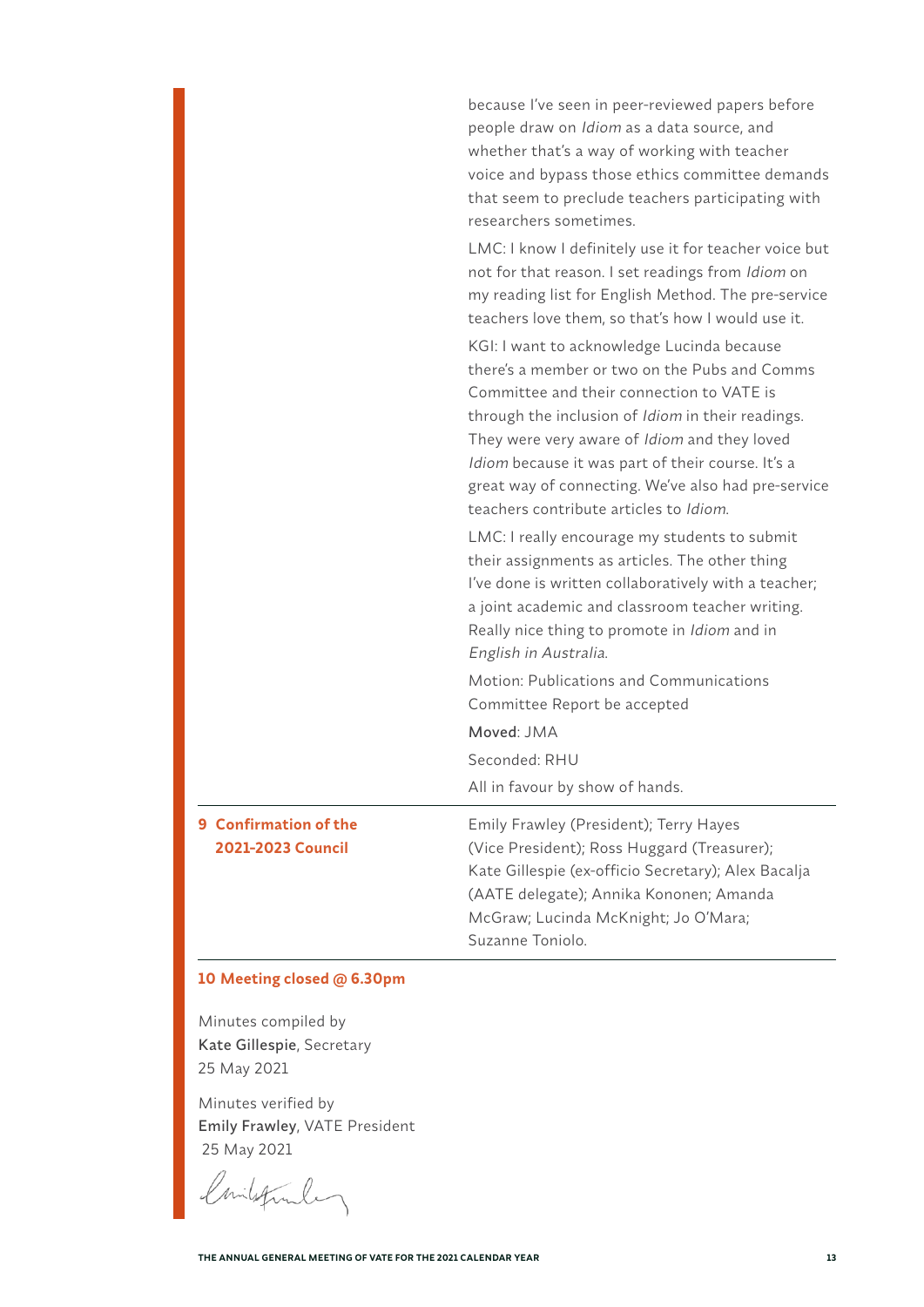# <span id="page-13-0"></span>**OVERVIEW**

In my 2020 AGM report I spoke of an 'unprecedented' year that we experienced under COVID-19. At the time of writing last year's report, I little imagined that I would be reporting on another year of lockdowns in the 2021 report. One of the silver linings that emerged out of this year was the strengthening of VATE's ties to its community through online platforms, particularly for our regional and rural members. It seems clear at this point that several of our professional learning offerings for both teachers and students are more accessible and profitable when delivered online. As we (hopefully) move beyond the restrictions of COVID, VATE is well placed to build on the learnings we have taken from the past two years and strengthen our work into the future. The VATE office has been instrumental in so expertly steering us through these past two years. I thank 'Kate from VATE' and the entire team.

In line with a decision made in the previous year, the 2021 State Conference ran as a sequel to 2020 conference, 'Because Survival is Insufficient'. The conference comprised of two 'days' (which in reality was extended to four days of both pre-recorded and live offerings) in an online format with the title taken from a Samuel Beckett quote in Waiting for Godot: Vladimir: To have lived is not enough for them. Estragon: They have to talk about it. The chosen theme of the 2021 conference struck me as very fitting, both in its acknowledgment of the need to process the events and changes of the past two years, as well as the absurdist nature of the times we have lived through. I thank the conference committee and VATE office for the fantastic work they did in bringing this conference to fruition.

The VATE Council made the decision to offer the 2021 State Conference to VATE members for free – an important decision reflecting our understanding of the financial strain on schools and to acknowledge the continued commitment of our membership to the work of VATE.

It seems that VATE Council has made a permanent move to convening the majority of its meetings online, which has lessened the time commitments made by Council members. English teachers' connection to the profession and fellow educators remains as important as ever, and the work of VATE in supporting this would not be possible without the voluntary contributions made by Council members. I thank the outgoing and incoming Councils of 2021 for their contributions while I reaffirm a commitment to making Council members' voluntary time commitment manageable and productive. The VATE 2021 Council comprised of Terry Hayes (Vice President), Ross Huggard (Treasurer), Kate Gillespie (Secretary), Alex Bacalja (AATE delegate), Jan Bailey (Ivanhoe Girls' Grammar School), Amanda McGraw (Federation University), Lucinda McKnight (Deakin University), Joanne O'Mara (Deakin University), and Suzanne Toniolo (Methodist Ladies' College).

I wish to thank in particular the outgoing Council members for their time and contributions: Annika Konenon (Brentwood Secondary College), Dora Kourambas (Carey Baptist Grammar School), Mary Mason, and Jan May (Firbank Grammar School).

#### **Office**

The VATE Council acknowledges the work and commitment of the VATE office staff in 2021: Kate Gillespie (Executive Education Officer), Josephine Smith (Publications and Communications Officer), Emma Jenkins (Education Officer), Jessica Chen (Finance Officer), Julie Diamente (Events and Membership Officer), and Kieran May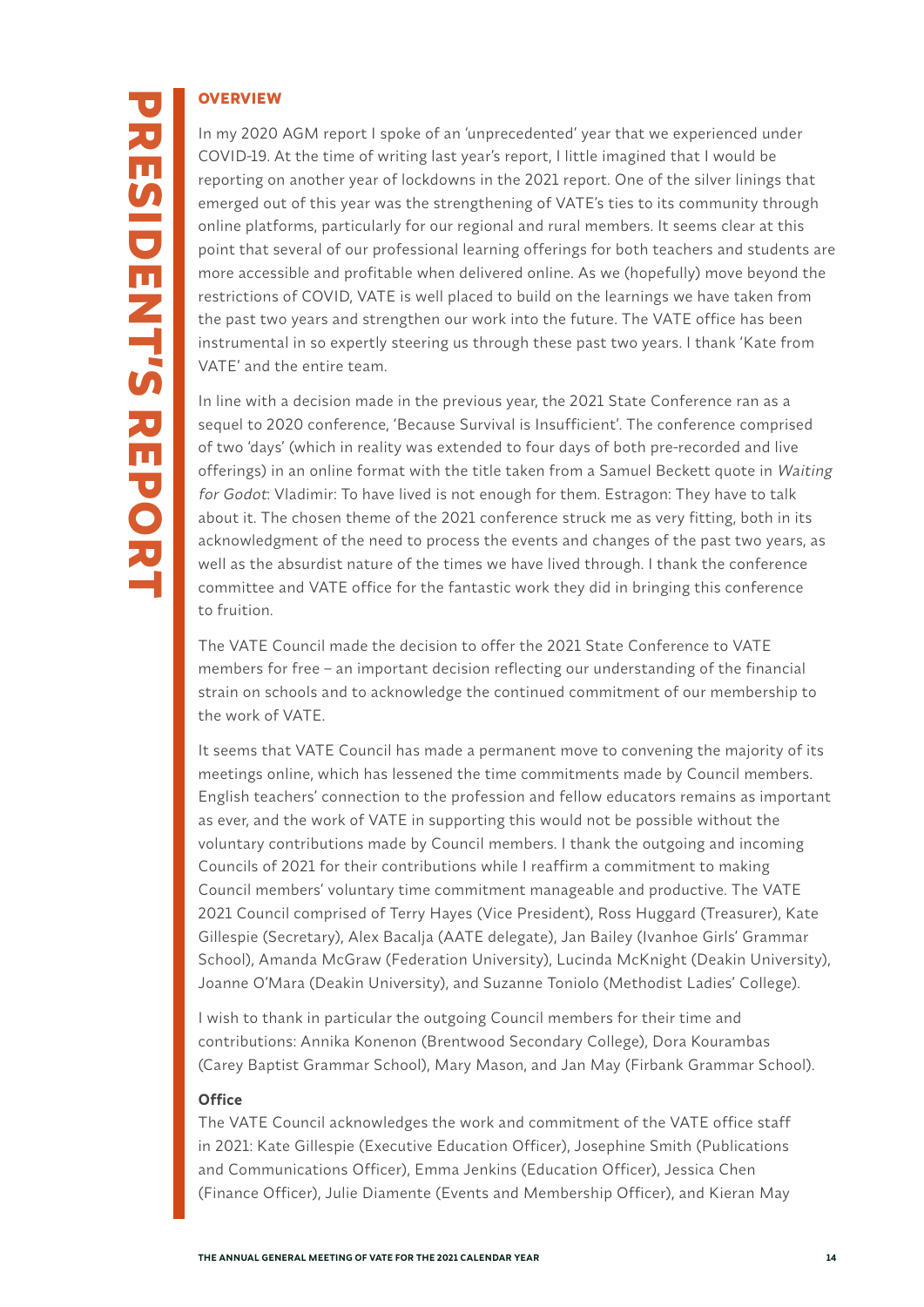(Administration Officer). We also thank the following for their support of the VATE office: Russell Smith and Peter Batchelor.

#### **Awards and Scholarships**

The Ian Hansen/VATE Award was presented to Timothy Lilley for outstanding achievement in English Learning Area Studies at The University of Melbourne.

Michael Hamerston/VATE Award was presented to Annemarie Agborchi for the Most Outstanding Pre-service Teacher in English Pedagogy (Master of Teaching 2020) at Victoria University.

Margaret Gill/VATE Award was presented to Emily Wong for outstanding achievement in English Curriculum Studies at Monash University.

The Gillian Barnsley/VATE Award was awarded to Akash Samuel for outstanding achievement in English Curriculum Studies at Deakin University.

#### **Strategic Partnerships**

The following schools were involved in the final year of the DET/SPP funded Community of Practice: Teaching reading: Brighton Secondary College, Copperfield College, Eltham College, Emmanuel College (Warrnambool), Glen Waverley Secondary College, Mercy Regional College (Camperdown) and Parade College.

Critical Friends involved in 2021 were David Lee, Mary Mason and Amanda McGraw.

#### **Partnerships**

VATE continued and developed its partnerships with the following organisations: Australian Centre for the Moving Image (ACMI); Department of Education and Training (DET); Melbourne Writers Festival, Schools' Program; National Gallery of Victoria (NGV); The Little Bookroom/Neighbourhood Books; Victorian Curriculum and Assessment Authority (VCAA).

# **Advocacy/Responses to Inquiries**

- **–** VCAA [response](https://www.vate.org.au/file/4050/download?token=qajSgPPS) to VATE correspondence (September 2021)
- **–** VATE [submission](https://www.vate.org.au/file/4049/download?token=rpKaOOR4) to the VCAA concerns and frustrations of teachers of the VCE English Studies (August 2021)
- **–** VATE [submission](https://www.vate.org.au/file/3821/download?token=jCSwcge_) to the VCAA proposed VCE Literature Study Design (July 2021)
- **–** VATE [submission](https://www.vate.org.au/file/3820/download?token=pGFZ4T44) to the VCAA proposed VCE English and EAL Study Design (June 2021)

Emily Frawley President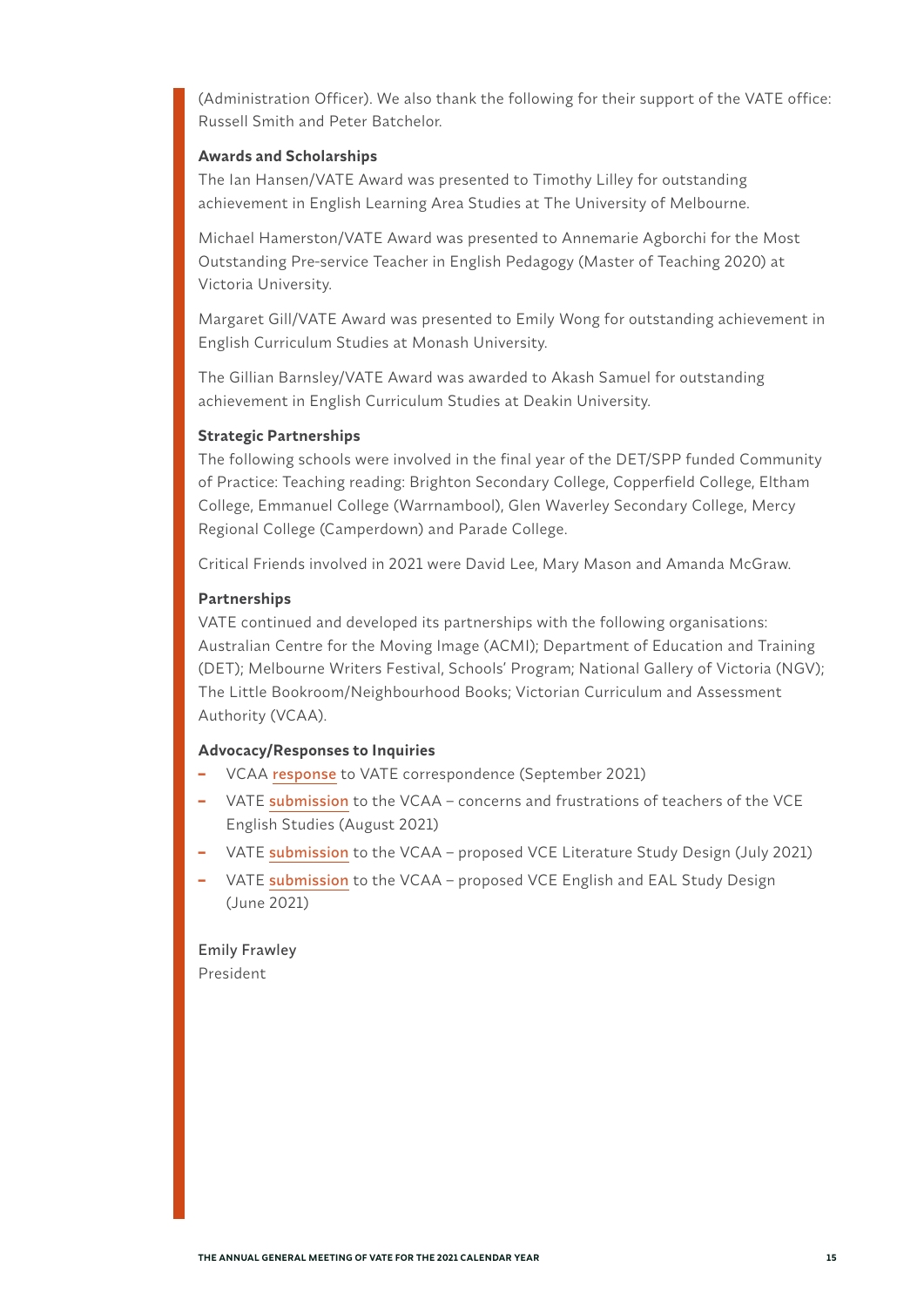# <span id="page-15-0"></span>**OVERVIEW**

2021 was my fifth successive year as Treasurer of VATE and together with our highlyskilled and meticulous Finance Officer, Jessica Chen, I endeavoured to carefully oversee our financial situation and to navigate another year in which the COVID pandemic presented hitherto unknown challenges. It should be noted that some subject associations have found it almost impossible to operate, but such has not been the case for VATE, either in 2020 or 2021. It may be seen that our members, who are the reason for the existence of a not-for-profit organisation such as ours, continued to be very wellsupported as English practitioners, and this is something for which all VATE members should be justly proud.

We have also continued to be well-supported by our auditor, Ryk Eksteen of Collins and Co., the company first appointed to this key role for the 2020 year.

Even if we had all wrongly believed 2020 would be our most challenging year in living memory, 2021 of course proved to be an even more uncertain and unpredictable year. It must once more be acknowledged and recognised that each and every member of our VATE office team exercised total commitment and professionalism throughout 2021. Under the ever-reliable, creative and visionary leadership of the Executive Education Officer, Kate Gillespie, the operations of VATE became essentially digital and online and our services to members continued to flourish. Members continued to be well-served and a continuing income stream was received and so our organisation operated effectively.

# **KEY AREAS OF ACTIVITY**

# **VATE Publications**

Under the ever-watchful eye of our skilled Publications and Communications Officer, Josephine Smith, teaching guides for new VCE English and Literature texts (Inside Stories, Inside Texts and Literature Perspectives) continued to be written and published, both digitally and in print. This is a much-valued service provided to members, and one for which VATE is perceived to be a producer of quality, reliable teaching resources. The 2020 VCE Literature reference text Into the Woods, was again sold in 2021, but with a more modest financial outcome (\$7,693 as opposed to \$33,660 on 2020). There can be little doubt that the prospects in this publications area in 2022 and beyond should be encouraging financially with the advent of new Study Designs for English, EAL and Literature to be implemented from 2023, and teachers seeking suitable resources.

# **Exam production and sales**

As in 2020, and indeed preceding years, the in-house development, production and sales of trial VCE English, EAL, Literature and English Language exams continued. Given that the VCE English texts were unchanged from the year before, the decision was made not to produce a Unit 3 English exam. One might therefore have anticipated that the exam sales revenue would be significantly lower than in 2020, but, happily, such was not the case, with some \$103,656 being accrued, as compared with \$106,712 in 2020. So, COVIDgenerated lockdowns failed to dampen these sales, a testament to the reputation and calibre of these exams, which are used statewide. Once more, the determined input of volunteer teachers and educators on these exam working parties, coupled with the skilful oversight and meticulous organisation of Josephine Smith, were critically important to this ongoing success.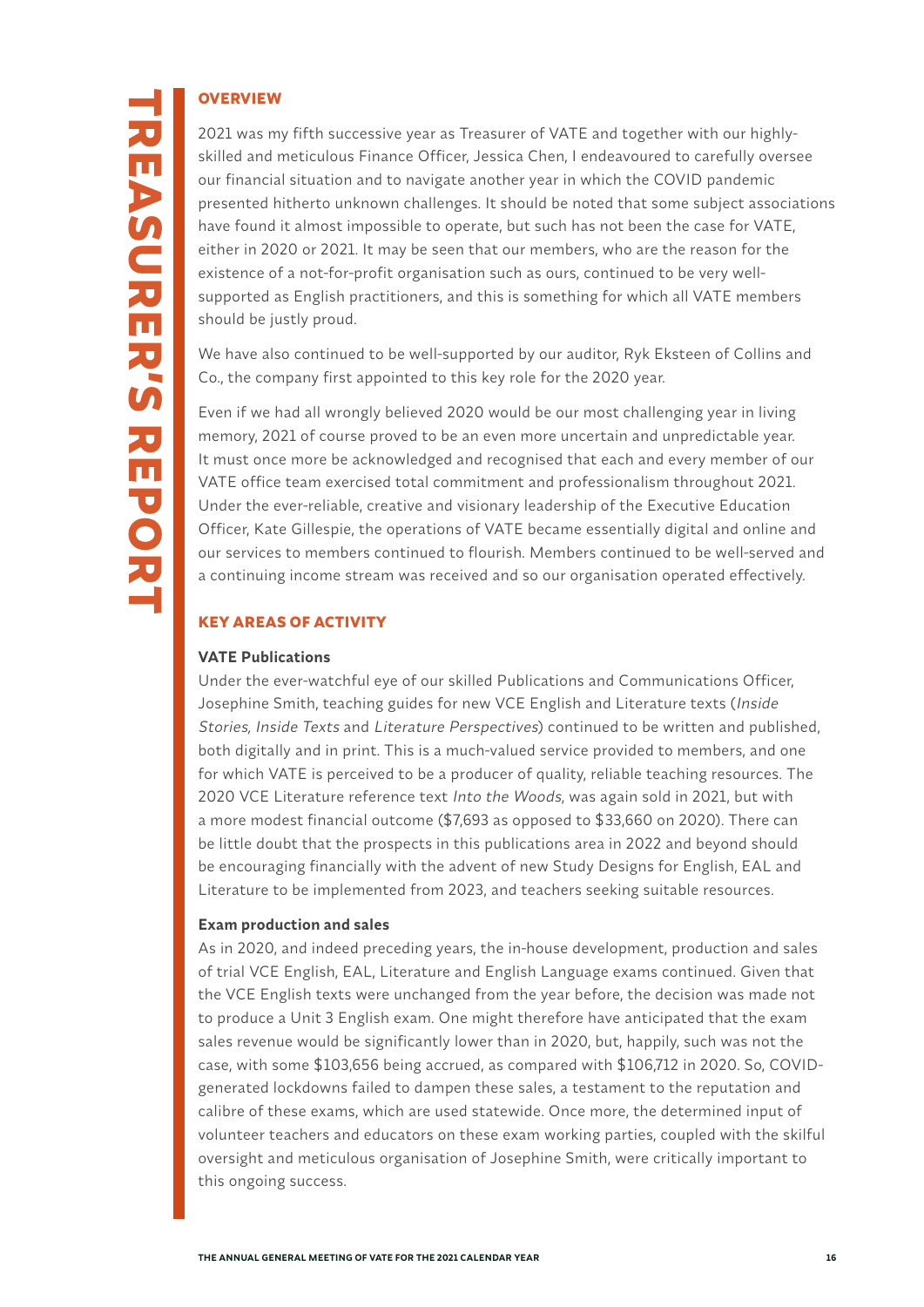# **VATE bookshop**

Without the benefit of in-person professional learning events, especially the VATE State Conference, and the capacity to personally peruse and purchase resources from our office, bookshop sales have, regrettably, continued to be very modest and rather disappointing. Much of this may be attributable to the ongoing COVID pandemic. It had been hoped that in-person events would return in 2021, but this was simply not possible or practicable. So, bookshop income (\$12,000) was quite slight and virtually half the 2020 figure (\$23,052) and much lower than the 2019 figure (\$56,239) This area of VATE's business will continue to be closely monitored, with the hope that increased demands for resources for new VCE Study Designs and some in-person events will reverse this negative trend.

#### **Event income**

Building on the transition to digitally-presented professional learning events via Zoom, which became the norm in 2020, fortunately, the provision of teaching learning events by VATE was not diminished in 2021. Income from events in 2021 (\$429,422) was not dissimilar to that of the preceding year (\$447,167), which represented another very pleasing result for VATE. As in recent years, many specialised VCE events, including recorded student sessions and Meet the Assessors, proved to be popular. The inventive and proactive Professional Learning and Research Committee continued to offer new programs and its ongoing efforts are greatly appreciated.

#### **VATE State Conference**

Recognising that the impact of COVID and extended lockdowns would again prevent an in-person 'traditional' State Conference, it was determined that a totally digital event was our only viable option. So, this major annual event went ahead in October in a scaledback version. VATE Council, recognising that 2021 has imposed huge pressures on all teachers in schools, and so as to actively support members who have endured so much in the lockdowns, made the important decision to make the event free to all members. The large uptake by teachers, and feedback provided, clearly showed that this was appreciated. Notwithstanding all of this, a modest profit (\$8,932) was still made via sponsors.

#### **Overall financial results**

It is important to note that the substantial federal government assistance VATE received via JobKeeper, which was considerable in 2020 (\$291,400) ended in March 2021, thus only accruing \$30,000 to VATE. So, effectively revenue in 2020 was significantly bolstered by \$291,400. Therefore, if these special governmental payments are discounted, in 2020 our real profit was \$182,351 and the comparable figure in 2021 was \$133,545, still a healthy result given the circumstances. Indeed, it is comparable with the 2018 profit figure of \$131,034. In 2021, many not-for-profit organisations and businesses made no profits whatsoever and so VATE's result, in these atypical circumstances, is still a positive and reassuring one overall.

#### **Future challenges**

Along with other similar not-for-profit subject associations, external Department of Education SPP funding, coupled with membership dues and revenue streams from events and publications, ensure the ongoing viability of VATE. Whilst our membership numbers are very healthy and are carefully monitored by Kate Gillespie and the office team, external funding is not as predictable as it has traditionally been and so ongoing close analysis is essential.

It is now recognised that hybrid modes of delivery of professional learning will continue into the future and these operate on different levels of costing and profit-margins.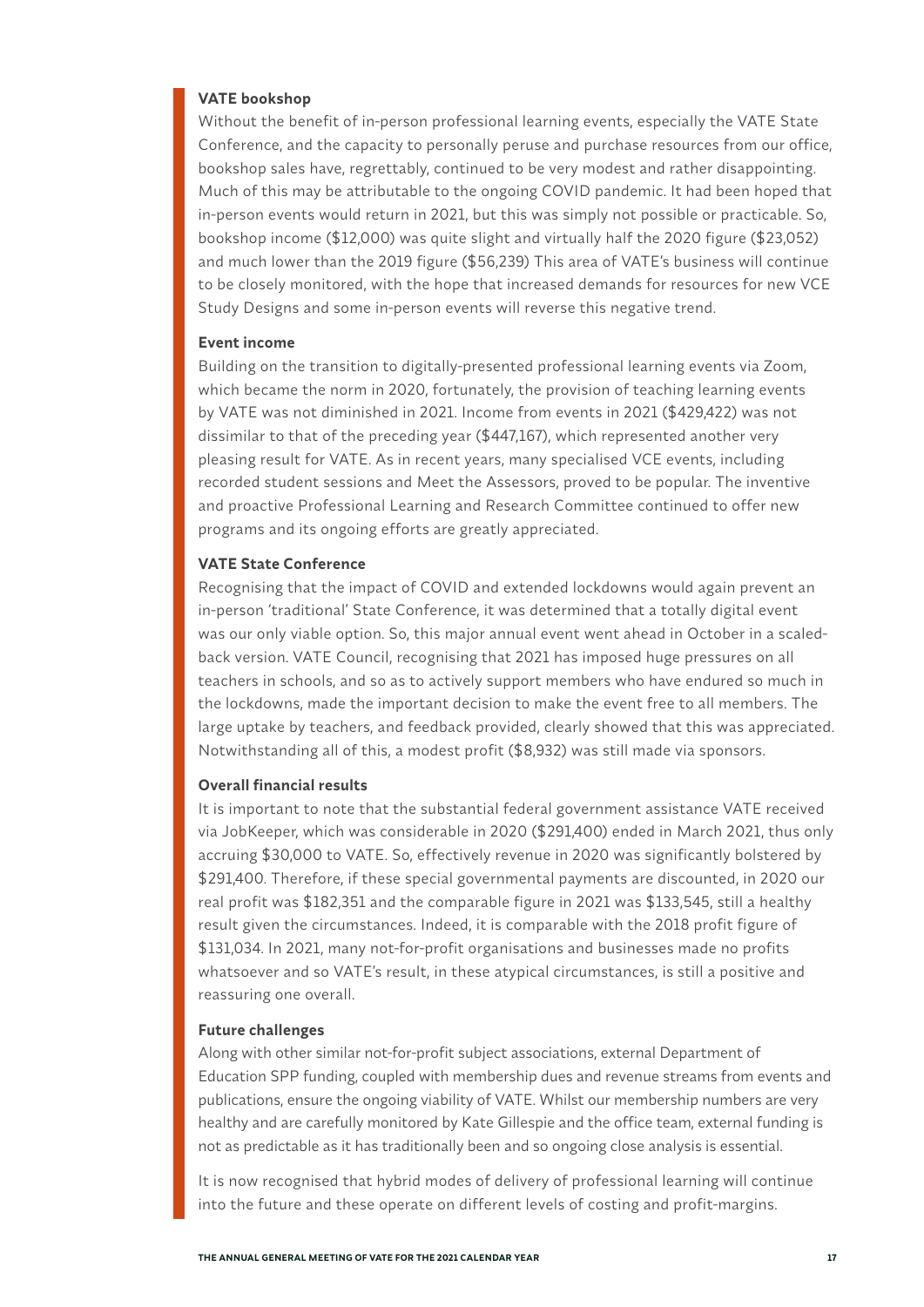However, greater usage of Zoom has ensured that regional teachers and educators are more readily able to access our services, which enhances our reach beyond the Melbourne metropolitan area. Naturally, all of this will need to continue to be closely monitored.

# **Acknowledgements**

Once more, I must sincerely thank and acknowledge the careful and reliable work of Jessica Chen, our Finance Officer. She has continued to offer me, as Treasurer, accurate and recent data, advice and insights. In addition to her key role as Executive Education Officer, Kate Gillespie, has been an invaluable support to me and I am much indebted to her. Likewise, the key work of Josephine Smith, as VATE Publications and Communications Officer, has continued to ensure the provision of key resources and information to members, as well as generating considerable income. Finally, I wish to acknowledge and thank the Education Officer, Emma Jenkins, for her diverse and creative work and affirming energy, which has further provided key support to our members.

Finally, I wish to sincerely thank the President, Emily Frawley, Vice President, Terry Hayes, and my fellow Council colleagues for supporting and upholding me in my role as Treasurer.

Ross Huggard Treasurer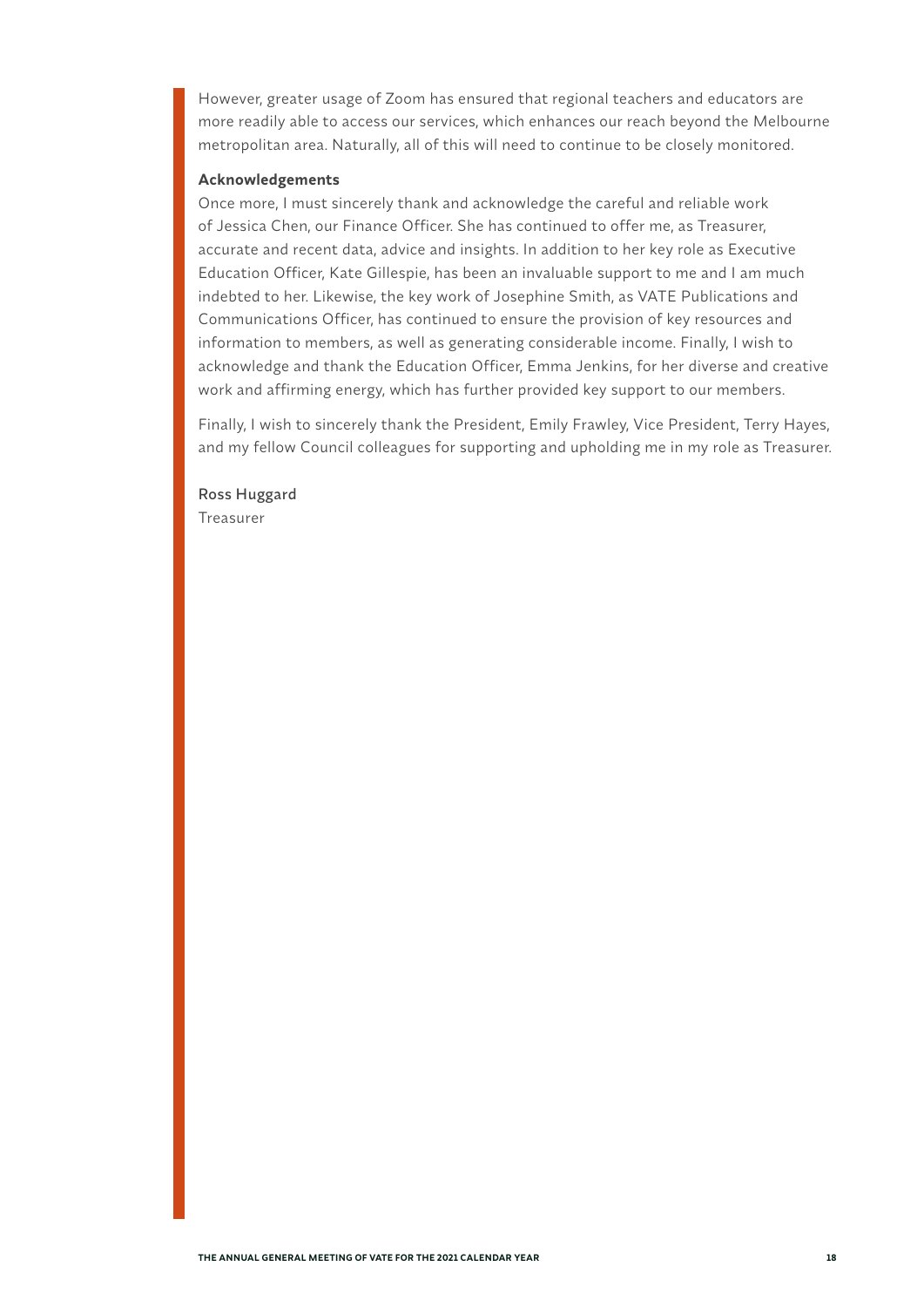<span id="page-18-0"></span>The tectonic shifts that we experienced in teaching and learning in 2020 continued into 2021. Our lives would expand then contract with the rolling lockdowns. I wrote in the final VATE Village of 2021 that I despaired about the tribalism, anti-science rhetoric, and the continued rise of 'alternative facts' that seemed to pervade our daily (uncivil) discourse. A strong foundation and anchor in community was essential to navigate the ongoing tumult.

VATE is an important place of connection and I have felt this acutely over the last two years.

# **VATE office**

I would first like to acknowledge the work and commitment of the VATE office team. My endless appreciation and thanks to my colleagues: Josephine Smith for her professionalism, intellect and support; Emma Jenkins for her intelligence, humour, and adaptability; Julie Diamente for being thorough in her management of the range of PL offerings; Jessica Chen for providing a strong fiscal foundation to support VATE's work in another challenging year; Kieran May for supporting members with consideration and care.

Thank you to all those who support the work of the office and the association: Peter Batchelor, for all things IT; Russell Smith, VATE's external accountant; Kushla Ross, VATE's designer; Hoc Lie, VATE's website developer; Sean, the VATE cleaner; and, Jason, VATE's postie.

# **VATE Council and committees**

The VATE Council and committee members volunteer their time and expertise to discuss, advocate for the membership, and develop the work of the association. I am grateful to all members of the Council and committees for their commitment and contributions to VATE's purpose.

# **Members**

To the 7500+ members, many thanks for supporting your students and school communities in what continued to be a challenging time. Thank you also for supporting VATE and your English teaching colleagues across the state – whether it was through contributing to a discussion on a Network, presenting for the range of online VATE PL, submitting questions and passages for our sample exams, purchasing one of our products, or just emailing us in the office. We are a strong and vibrant community.

# **VATE ACHIEVEMENTS IN 2021**

# **YA Book Stack**

To add to the already successful VATE Village podcast, we developed an additional podcast series, YA Book Stack. YA Book Stack is an in-conversation series highlighting new and diverse voices and texts for students in the middle years. In conversation with VATE's Education Officer, Emma Jenkins, each author discusses the application of their text in the middle years classroom and the ways their text is reflective of the experiences of young adult readers and the world they engage with. Through its focus on the text in the classroom, YA Book Stack aims to encourage educators to embrace the flexibility of the middle years and explore a broader range of texts in their curriculum. 2021 interviews included: Leanne Hall on The Gaps; Rawah Raja on The F Team; Gary Lonesborough on The Boy from the Mish; Anna Whateley on Peta Lyre's Rating Normal.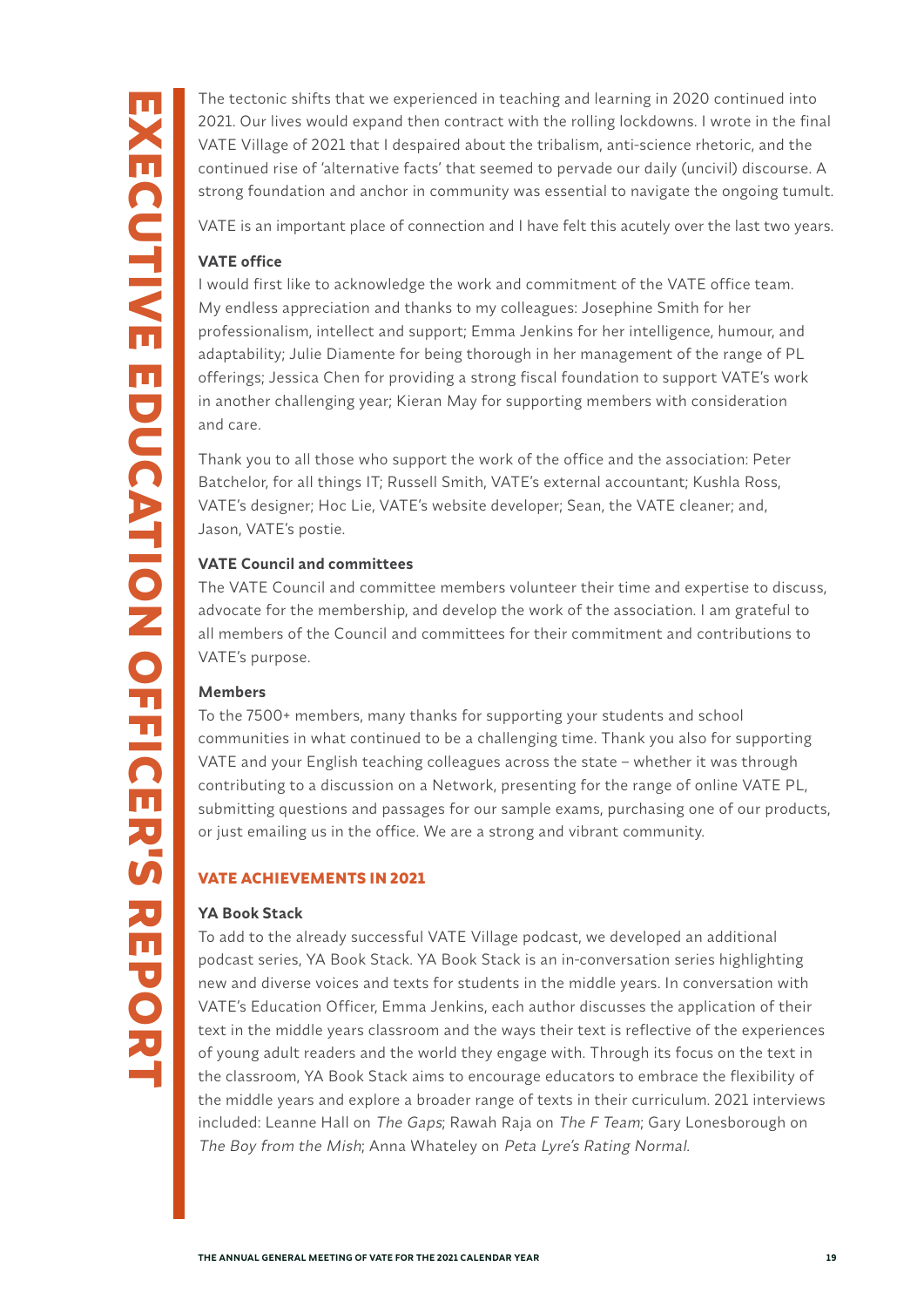# **Writing competition**

Building on the inaugural writing competition and its success, we again ran a writing competition for students and teachers and developed a complementary teaching and learning package featuring authors Cath Moore, Ellen Van Neervan and Vivian Pham. In 2021 we asked students and teachers to address the theme 'Stories that Change'.

We received over 200 entries from 91 schools across Victoria.

# **Year 7 and 8 category**

There were 93 entries in this category Winner: Athan Siapikoudis (Ivanhoe Grammar School) – '[Jute Leaf Soup](https://www.vate.org.au/file/3687/download?token=-Xa6YcWs)' Runner-up: Sienna Dobson (Ruyton Girls' School) – '[Distant Heart](https://www.vate.org.au/file/3696/download?token=A9Rifuhy)'

# **Year 9 and 10 category**

There were 67 entries in this category Winners: Julie Hoang (Nazareth College) – '[Away](https://www.vate.org.au/file/3689/download?token=xx_ajl1O)' and Jem Thomas (Brighton Grammar School) – '[Nick David!](https://www.vate.org.au/file/3688/download?token=wN5VLu2L)' Runners-up: Charlotte Bennett (Mercy Regional College) – '[The Playground](https://www.vate.org.au/file/3691/download?token=9HuIKYOz)' and Joselyn

Bennetts (Bacchus Marsh Grammar) – '[The Whistling in the Wind](https://www.vate.org.au/file/3694/download?token=Poyt8SfL)'

# **Year 11 and 12 category**

There were 28 entries in this category Winner: Laura Flanagan (Caroline Chisholm Catholic College) – '[Reflection](https://www.vate.org.au/file/3690/download?token=3ZBwW7TZ)' Runners-up: Elliot Perez (Beaconhills College Pakenham Campus) – '[Always](https://www.vate.org.au/file/3692/download?token=r6zrQTX6)' and Isabella Greco (Lowther Hall Anglican Grammar School) – '[Untitled \(The Adoption Story\)](https://www.vate.org.au/file/3693/download?token=jPbPHUsP)'

# **Teacher category**

There were 14 entries in this category Winner: Alanah Andrews (Traralgon College) – '[To Alaska](https://www.vate.org.au/file/3686/download?token=pe6sOrl2)' Runner-up: Pat Bruce (St Alban's Secondary College) – '[Equations](https://www.vate.org.au/file/3695/download?token=Rd1fcl7q)'

# **DET/Career Education Association of Victoria – Connecting Learning to Work**

VATE received funding from the DET to develop a resource that connected learning to work. Our involvement in the Connecting Learning to Work project was to highlight how the English skills, knowledge and capabilities that students develop through their subject English studies are applicable in the workforce. The video profiled a range of people who explained how they used the skills and knowledge they acquired through the study of English in their day-to-day professional lives, as well as reflecting on the ways English has helped them to be competent contributors to their relevant fields. The video features commentary and reflections from Demet Divaroren, Matthew Jenkins, Emilija Savic, Achol Arok, and Nevo Zisin. You can view our submission here:

<https://www.vate.org.au/connecting-learning-work>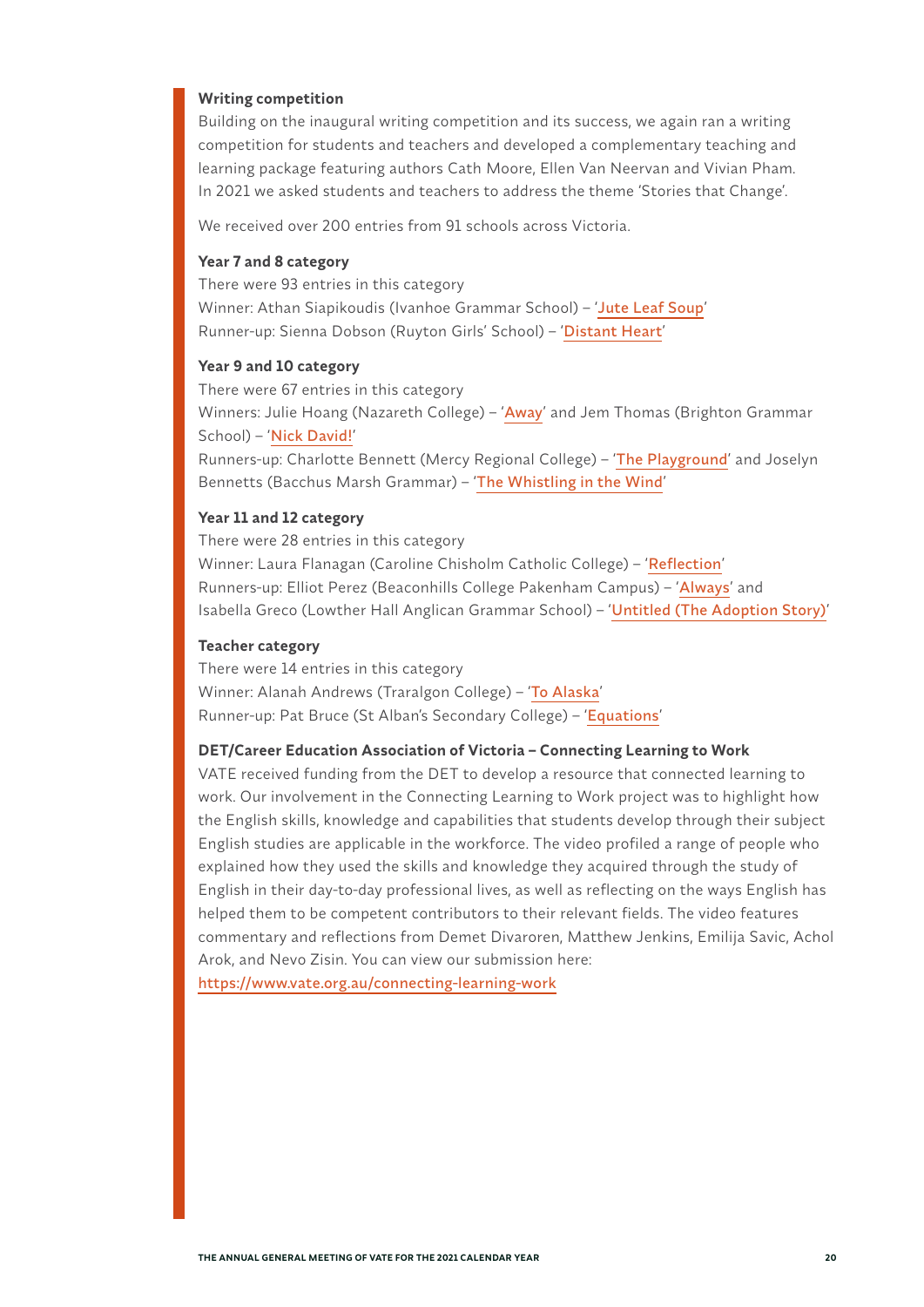# **STATE CONFERENCE PART 2**

Vladimir: To have lived is not enough for them. Estragon: They have to talk about it.

Samuel Beckett Waiting for Godot

In 2021, VATE continued our conversation begun in 2020, when we declared that survival is insufficient. We continued the online format (live and pre-recorded sessions over four half days), and, although in retrospect our question, what do we bring out of COVID-19? seemed premature, even naïve, we affirmed the need to talk, to evaluate, to reckon, to assess, and thus to heal.

At its August meeting, the VATE Council unanimously voted to make attendance to the State Conference free for all members. Council made this important decision not only to reflect our appreciation for the work our members were doing in supporting their students and school communities but to acknowledge that it continued to be a challenging time for all.

Total registrations: 1041 | 111 individual members | 33 interstate: 20 ACTATE; 2 ETANSW; 5 ETAWA; 1 SAETA; 5 TATE | 1 international NZATE.

#### **Program**

Keynotes: Nicole Mirra, Graduate School of Education at Rutgers and Antero Garcia, Graduate School of Education at Stanford University; and Kate Manne (Cornell University).

Guest speakers: Cara Shipp, Silkwood School, QLD; Lucinda McKnight, Deakin University; Rick Morton.

Panels: Student voice: 'Zooming' truth to power; Opening a wound: Confronting trauma through writing; 'This is the use of memory': Diaries, blogs, memoirs … and autofiction; Beware of 'performative watchdoggery': Journalism in the time of plague.

Curriculum Committee forum: Embracing the 'fluffy' future? Media's role in the English curriculum.

# **2021 State Conference general feedback (free registration)**

I would like to pass on my thanks for the invitation to attend the VATE conference this year. It was well organised, enlightening and enjoyable. (ACTATE member).

Thank you for making the State Conference free to all VATE members. It makes such a difference to the amount of valuable external professional learning we can undertake.

Thank you for all of the ways you and your team are adapting and innovating to provide such a wonderful service to English teachers!

I have taken advantage of the generous initiative and booked into the State Conference.

This such a kind gesture. Thank you for all your support.

That's extremely generous of VATE to offer this opportunity to all ETA members.

What a wonderful gesture from VATE to offer a free conference. I really appreciate it; particularly as it brought a smile to my face during some difficult times for everyone.

I really appreciate you doing this for me – and every other member of VATE.

Thank you for making it available to us. (NZATE)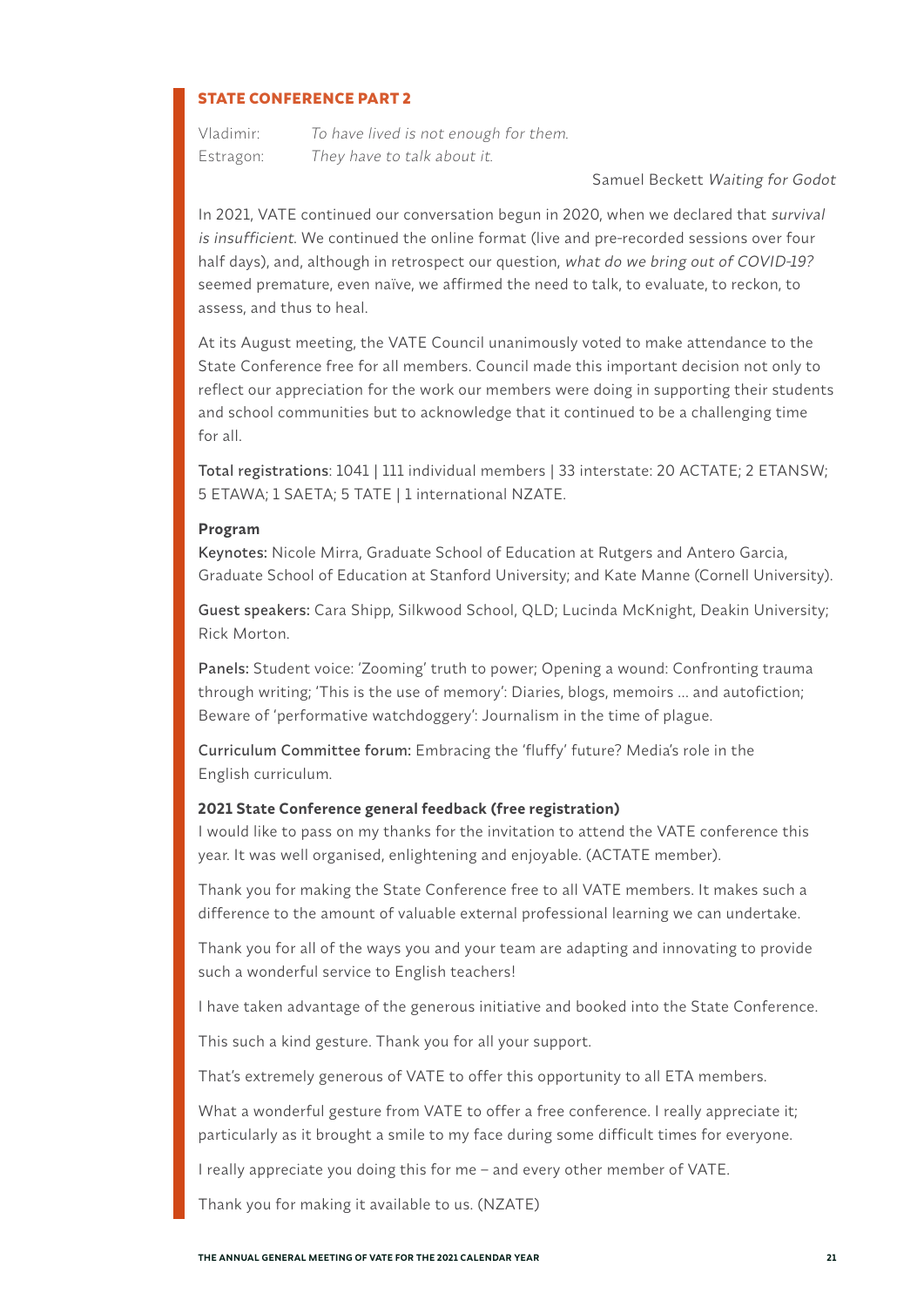A massive thank you for allowing me to attend the conference freely. I gained so much from having access to the community of ideas and people and am really looking forward to developing my skills and network as an English teacher further down the track.

The program looks great and the way you have organised the timing is most apposite for these difficult times. I am sure that it will be a success and your members will appreciate your flexible thinking to make this more easily available to them. (Eva Gold, ETANSW)

# **Sponsorship**

Gold: Poetry in Action

Silver: Allen & Unwin; Jacaranda; Melbourne International Comedy Festival; UQP Bronze: Complete Works; Flohh; Fremantle Press; Wheeler Centre

# **Conclusion**

We have suffered a collective trauma, the repercussions of which will continue to play out in the years ahead. Our young people in particular have faced significant interruption to their experience of schooling, and the effects on their academic, social and emotional development are continuing to emerge. Schools and teachers have been challenged in unprecedented ways and have responded with creativity, adaptability, and care.

It is, however, in these young people that I find hope. We have attained a time of reckoning in which young people are using their voices to confront inequality and entrenched privilege and its accompanying abuses. They are demanding action for a future built with an ethical infrastructure. We must hear their voices, amplify their voices, and celebrate these voices in our English classrooms, because as Nick Cave eloquently articulated, 'Hope rises out of known suffering and is the defiant and dissenting spark that refuses to be extinguished'.

# Kate Gillespie

Executive Education Officer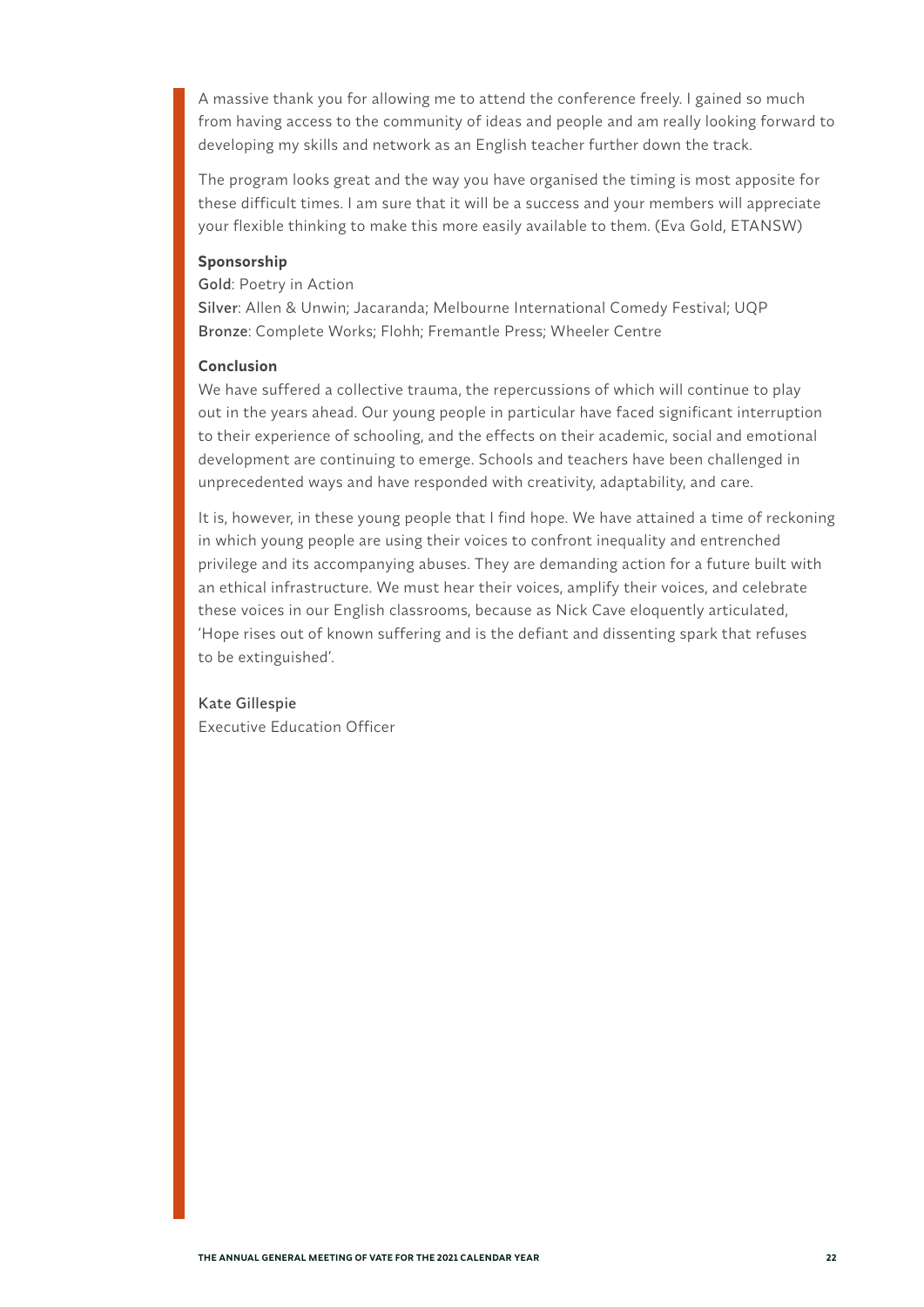# <span id="page-22-0"></span>**2021 Members of the committee**

Norman Capapas (Staughton College); Virginia Danahay (Berwick Secondary College); Emily Delahunty (St Kevin's College); Kate Gillespie (VATE); Catherine Gregory (Hazel Glen College); Terry Hayes (convener); Ross Huggard; Emma Jenkins (VATE); Maarten Klene (Deakin University); Lucinda McKnight (Deakin University); Meredith Maher; Paul Martin; Helen Mason (Glen Waverley Secondary College); Mary Mason; Jo O'Mara (Deakin University); Sarah Rogerson (Haileybury International School); Simon Ross (Mount Erin College); Marion White

The Committee engaged in the following activities throughout the year:

- 1 Collating member responses to proposed changes to VCE English and Literature Study Designs.
- 2 Writing Forum: Writing as play: Designing a school based creative curriculum for writing. Panellists: Louise Roberts (Firbank Grammar School); Janet Dutton (Macquarie University); Anthea Yang (poet); and Michael Rosen (former UK Children's Laureate). Chair Lucinda McKnight.

Thanks to Ann, Norman and to Lucinda, in particular, for convening the panel and securing Michael Rosen as a participant. In his presentation, Michael stressed the importance of a connection between reading and writing programs in schools, citing Jack Thomson's Understanding Teenagers' Reading as a still relevant seminal text. Attended by 150 members.

- 3 Developing a Principles of Text Selection statement. A wide-ranging discussion over several meetings. Issues raised included: the value of reading critically and empathetically, as well as for pleasure in a democratic society; increasing range of textual diversity, including electronic texts and the perspectives of underrepresented communities; teaching 'dangerous' texts; censorship and community expectations/ informed involvement in text choice; value of wide reading programs; student's cultures and choices in reading/viewing; relationship between text selection and pedagogy; findings re: reading engagement for the VATE CoP project, etc.
	- A work in progress to be continued in 2022.
- 4 State Conference Curriculum Committee forum: 'Embracing the 'fluffy' future. Media's role in the English classroom.' A particular focus on the ways in which young people engage with and utilise social media platforms.

Panellists: Michael Dezuanni (QUT); Sam Koslowski, co-founder of The Daily Aus; Maski Mati (YouTube blogger with 120,000 followers); Jade-Amanda Falzon-Tabone and Layth Al-Artoufi, Year 11 students at Staughton College. The panel was chaired by Alex Bacalja.

A pleasing feature of the panel was the presence of young people, given VATE's commitment to promoting the importance of 'student voice' in its programs and deliberations.

The forum was attended by 73 members.

My thanks to all members of the Committee who made it such an interesting intellectual exchange of ideas, and for the practical outcomes of that exchange.

Terry Hayes Curriculum Committee Convener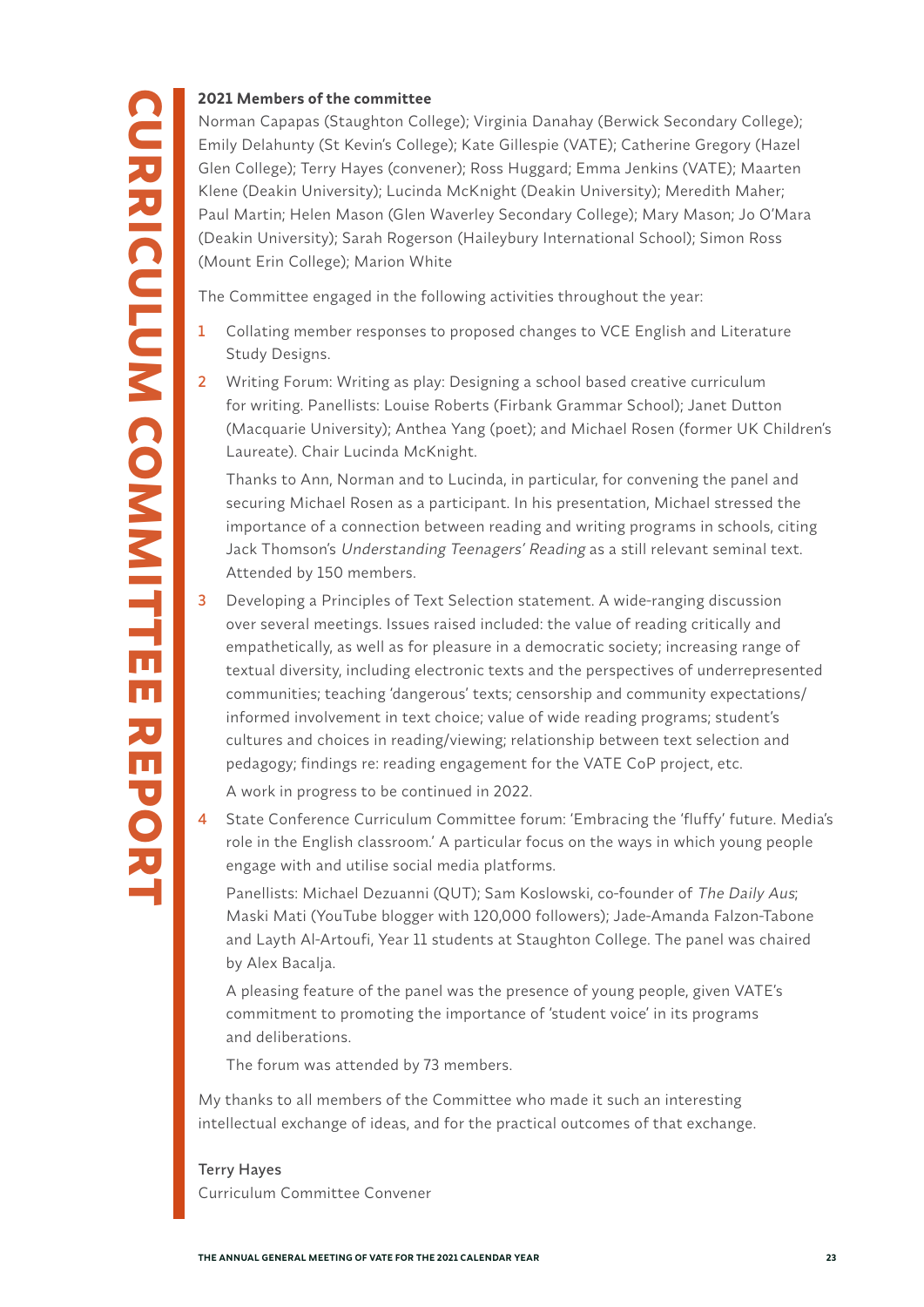# <span id="page-23-0"></span>**2021 Members of the committee**

Mary Mason and Helen Billett (co-conveners); Emma Jenkins (VATE); Kate Gillespie (VATE); Amanda McGraw (Federation University); Steven Kolber (Brunswick Secondary College); Julia Lippold (Lauriston Girls' School); Helen Mason (Glen Waverley Secondary College); Nirvana Watkins (Camberwell Girls Grammar School); Virginia Danahay (Berwick Secondary College); Liana Mannens (Berwick Secondary College); Ann Hammond (Flinders Christian Community School); Catherine Gregory (Hazel Glen College); Sarah Rogerson (Haileybury International School); Phil Canon (PEGS); Ruth Rosenberg; Lucinda McKnight (Deakin University)

# **Farewell to Mary Mason**

Like 2020, 2021 presented challenges to the PL and R committee. We made the transition to meeting entirely online and this has resulted in greater representation by rural members which has enriched our understanding of the challenges facing English teachers and ways in which VATE can support them. Mary Mason, the long-standing convener of this committee, resigned at the end of 2021. The committee would like to acknowledge Mary's many years of service and wishes her all the very best.

# **PROFESSIONAL LEARNING PROGRAMS**

- 1 As an online group, the PL and R committee continued to offer feedback to VATE about its program of Professional Learning and acted as an effective focus group to determine emerging areas of need for professional learning.
- 2 A number of in-school programs were interrupted by COVID lockdowns and restrictions. This included the DET SPP-funded Community of Practice: Reading program that had run successfully for many years. This period coincided with the end of the funding for this program. Amanda McGraw and Mary Mason are producing a publication about the valuable work that was completed in schools during the 7 years of the program.
- 3 Beyond TEEL, an initiative of this committee, continued to be a necessary and valued PL opportunity for VATE members.
- 4 The committee devised a PL series on Writing in the Middle Years for 2022. The 'trickle-down' effect of the new English Study Design, as well as demand for support in this element of the middle years curriculum, has seen pleasing up-take of this program. The first session – which was well attended – was offered free to VATE members and 80 plus teachers registered to complete the whole series. This program will be reviewed upon its completion, but it is envisaged that a Writing Series II program will be offered in 2023.
- 5 A new initiative of the committee is to develop an on-demand recording to support teachers aspiring to present at the State Conference develop a session. The committee is hoping that producing this resource, 'Preparing to Present', will encourage broader participation by members in the State Conference and enrich its offerings.

# **Research Programs**

Despite available funding, during the 'pandemic years' the Research component of this committee has been in hibernation. While these years provided rich opportunities for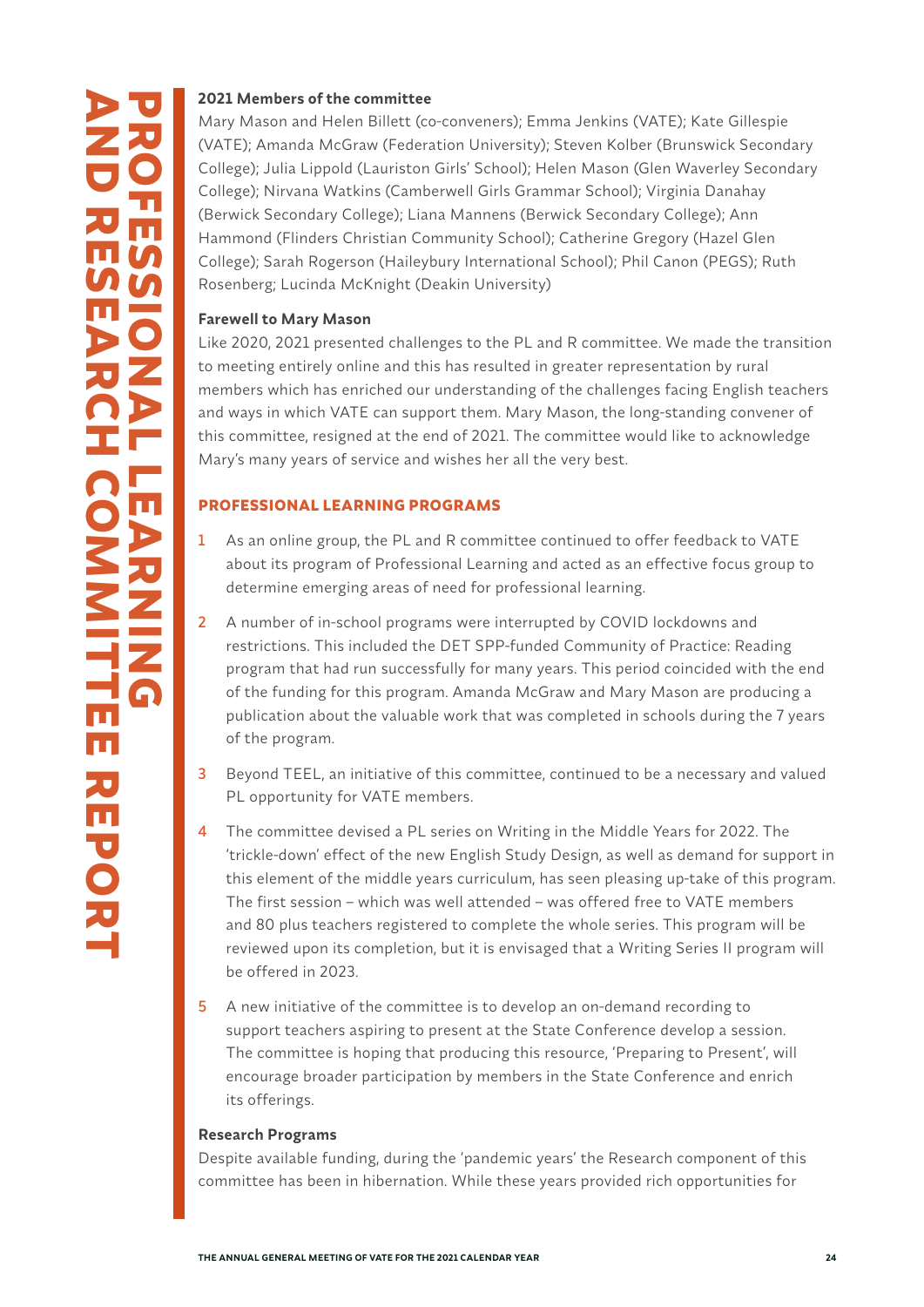research, the demands on both teachers and academics were onerous and precluded people taking on 'extra' activities.

Life has been injected into this important facet of the committee's work by the contribution of two committee members with links to tertiary providers.

Amanda McGraw will be facilitating a review of the grant process and documentation with the view of creating a more 'user-friendly' model that both encourages participation by removing onerous hurdles and allows VATE more control over the direction of the research so that it can be of more immediate and practical use for members. As well, Amanda is leading a subcommittee on developing a Collaborative Inquiry Project. This will be developed and implemented during 2022.

The final way in which the committee is 'bring the R back into P L and R' is being facilitated by committee member Lucinda McKnight. Lucinda, in conjunction with Deakin University, will be offering VATE members the opportunity to attend two sessions, at minimal cost, which will outline current research into subject English.

Many thanks to all the committee members and to Kate and Emma who continue to actively support the work of this committee.

# Helen Billett

Professional Learning and Research Committee Convener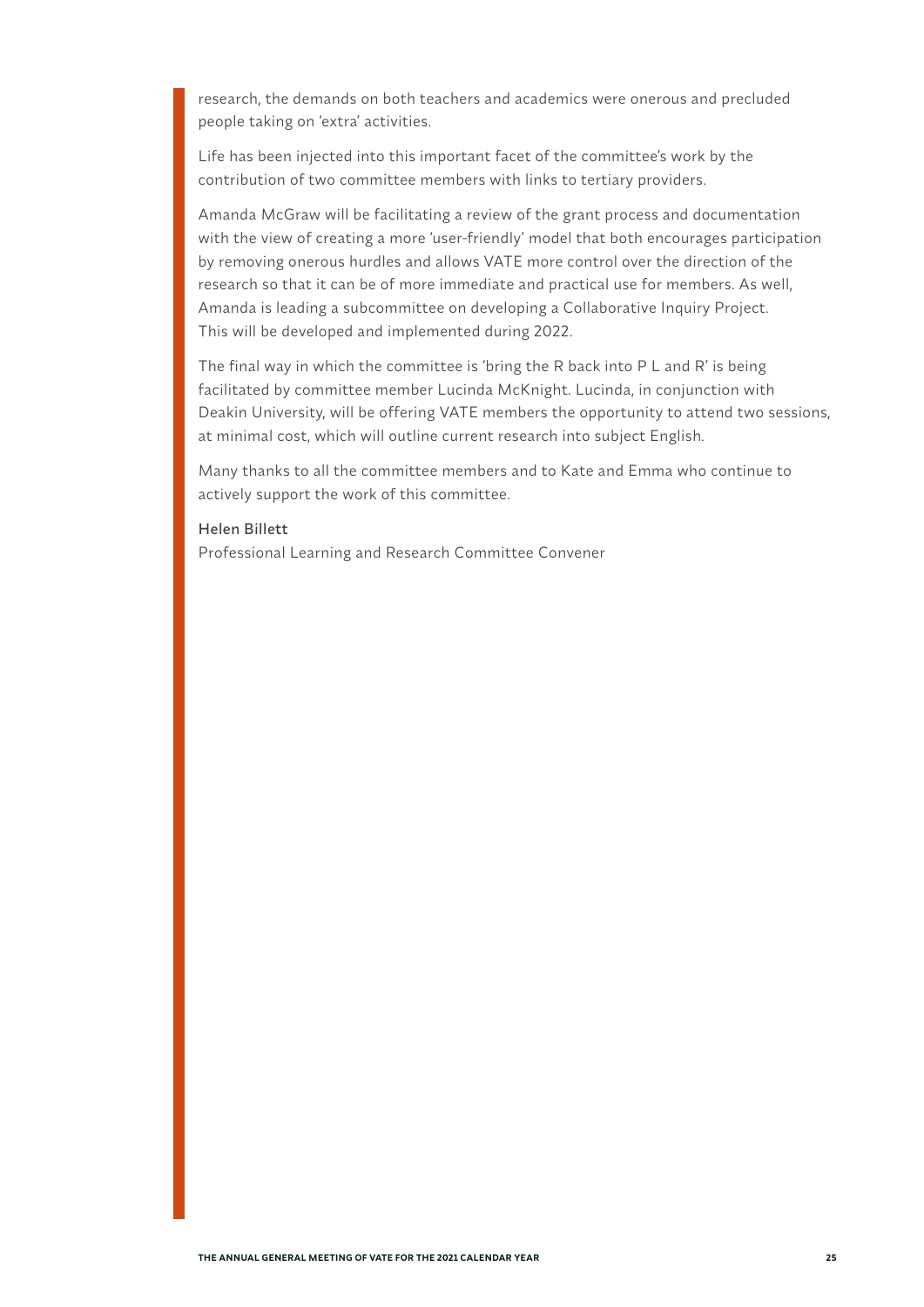<span id="page-25-0"></span>On behalf of the 2021 Committee, Emma Enticott (Foster Secondary College), Deaglan Harney (Seymour College), Brooke Middleton (Springside West Secondary College), Sarah Rogerson (Haileybury International School), Kristian Radford (Preston High School), Jan May (Firbank Grammar School), Terry Hayes, Emma Jenkins (VATE), Kate Gillespie (VATE), Josephine Smith (VATE), I would like to thank our wonderful VATE members who, amid another difficult year of lockdowns and remote teaching, contributed to our publications and resources during 2021.

Josephine Smith, VATE's Publications and Communications Officer, was once again pivotal to overseeing the output of print and digital publications and communications made available to members throughout Victoria – and beyond. As was the case in 2020, the importance of connectivity, interaction and support continued to be at the forefront of the committee's activities. Josephine and the VATE office team had to navigate many tasks remotely and work around lockdown challenges. For example, special permits were needed to attend the office to process, pack and send print sample examination orders around the state at a time when mail deliveries themselves were problematic.

Committee meetings were conducted over Zoom in February, April and September 2021 and we welcomed some new, enthusiastic members from a range of metropolitan and country schools. Although face-to-face meetings are missed, communicating online has many advantages. Discussions focused on the needs of the English teaching community in the present and future. As it became increasing apparent that the year would again be challenging, the frequency and content of eBulletins, Agile and VATE Village was vital. Feedback indicated that teachers appreciated ideas to inspire their teaching as well as keeping abreast of the latest VATE offerings. As noted in 2020, more teachers felt inclined to write contributions for Idiom and share resources, a trend that will hopefully continue as teacher inter-connectedness reaches new levels. The release of new Study Designs for VCE English/EAL and Literature will also provide ongoing opportunities for Committee discussion in 2022.

# **Idiom – the three issues for 2021 were as follows:**

- a Volume 57 No 1: Removing the Mask edited by Amanda McGraw, Mary Mason and David Lee (VATE Community of Practice: Teaching Reading Project.)
- b Volume 57 No 2: Diverse Voices in English edited by the VATE Education Team of Kate Gillespie, Emma Jenkins and Josephine Smith. The edition focused on texts that could be used in Years 7-11 and consider which 'voices' are being privileged and amplified. Contributions also focused on text selection in schools, the need to audit text lists for conscious and unconscious biases as well as emphasising the importance of students seeing themselves in the texts and literature they encounter in the English curriculum. A feature of this issue was the inclusion of articles and resources from US English educators who responded positively to VATE's invitation to republish their writing in Idiom.
- c Volume 57 No 3: Starting Out edited by Jan May and Emma Enticott. This edition focused on early career teachers of secondary English and, in particular, the practical ways in which we can better support aspiring and beginning teachers in our schools. The experiences of teachers in these important early years of their teaching careers are clearly crucial in supporting the development of the skills and strategies necessary to give them the confidence and inspiration to keep teaching and progressing as English educators. The edition was divided into sections: I am a teacher; Navigating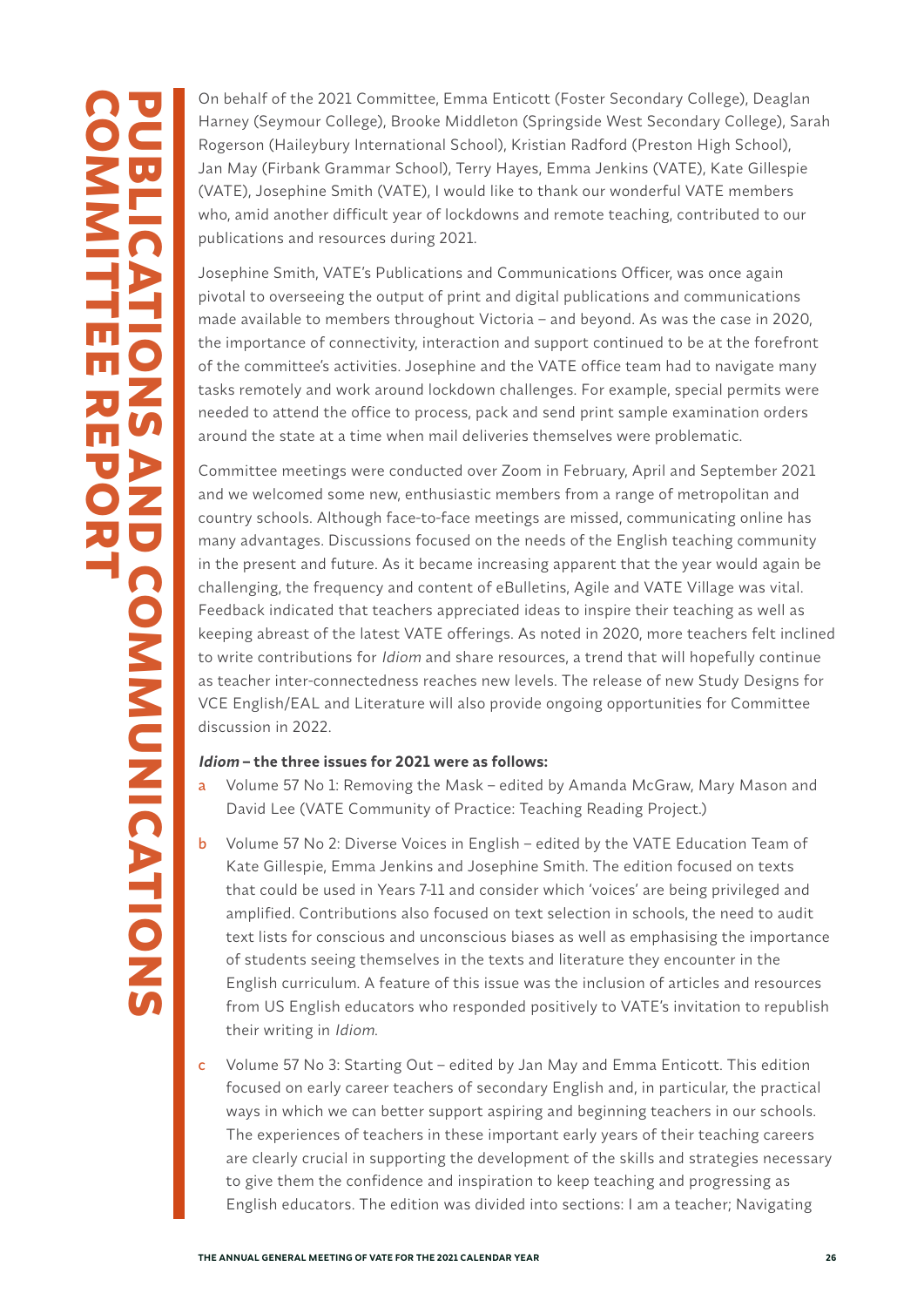the early years; Cultivating English teachers; Sustainable teaching; We are a community; VATE member survey; and 2021 VATE State Conference.

Other VATE publications and communications to members included:

- a Inside Stories, Inside Texts and Literature Perspectives. The text lists for VCE English and Literature remained the same in 2021 to compensate for the disruptions of 2020. These publications were completed and made available for purchase in 2021 ready for the 2022 school year.
- **b** Member text survey
- c Social media presence on Facebook and Twitter
- d Book reviews on the VATE website and ecommunications
- e Regular eBulletins to members, including Agile and VATE Village
- f Emails to the various VATE networks
- g Sample VCE examinations for Units 3-4 English, EAL, EL and Literature were launched on August 10.
- h Reading book written by Mary Mason and Amanda McGraw, and edited by Prue Gill and the VATE Education team is well underway. This will be published in 2022.

#### Jan May

Publications and Communications Committee Convener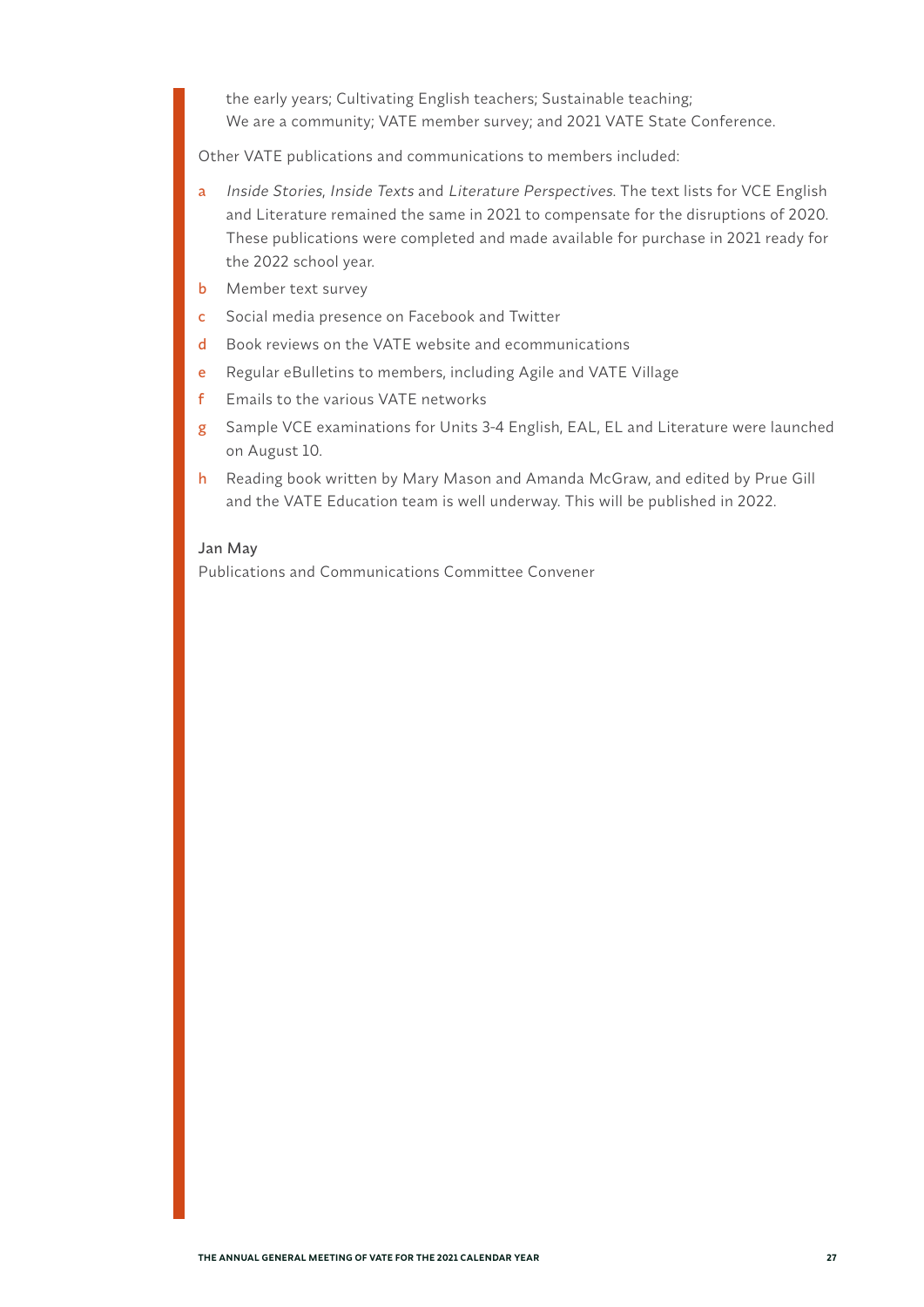# <span id="page-27-0"></span>**COUNCIL MEMBERS (AS OF 14 APRIL, 2022)**

ETA delegates: Rachael Radvanyi (ACATE); Susan Gazis (ETANSW); Bruce Cameron (ETANT); Lindsay Williams (ETAQ); Claire Jones (ETAWA); Sarah McDonald (SAETA); Alex Bacalja (VATE); Daniel Howard (TATE).

President: Alison Robertson President-elect: Karen Yager Treasurer: Phil Page Research Officer: Philip Mead Commissioning Editor: Erika Boas General Manager: Wendy Rush English in Australia Editor: Kellie McGraw

# **FINANCES**

As taken from Treasurer's Report (Oct, 2021)

'Additional to the financial shortfalls and difficulties experienced in the 2018 and 2019 calendar years, the advent of COVID-19 in 2020 and 2021 has further impacted AATE's operations, not only by curtailing some of the association's activities, but also, and somewhat ironically, by containing some costs. Federal and state financial support packages, along with ATO tax credits have offset considerably the impacts of the pandemic on our operations. Alongside these, the ongoing 2020/21 review of staffing and subsequent reductions and reorganization have also contributed to our current financial position, to the point whereby we will be able to continue to confidently operate with ongoing financial health into the years ahead, albeit with careful attention to both our costs and the amounts we charge for our contracted activities.

In 2020/21 AATE recorded an overall operating surplus of \$86,163 (a \$17,831 deficit in 2019/20) as opposed to a projected surplus of \$14,447, an increase of \$71,716 or 496.4% on the budgeted figure – a substantial increase. The reasons for this major turnaround are complex and are summarized above and expanded upon later in this report. The outcomes of these measures, along with ongoing consolidation of our staffing establishment and some minor expansion in our project management activities and fees for service, will lead to a budget surplus (break-even) projection of \$847 for 2021/22 – a satisfactory figure considering all the recent ups and downs.

Beyond the COVID subsidies and staff reductions of the 2020/21 financial year, other operations which positively impacted our bottom line were the constraints applied to Council and employment expenses, increasing rental income and the relative stability of income from association and Reading Australia management fees. On the downside, there was a continuing decline in sales of non AATE publications (whilst our own material continued to increase in sales' numbers), a decrease in affiliation fee income and a plateauing/bottoming out of total project management income. In addition, the IFTE Conference profit margin was still a very respectable \$8,515, contributing to the good position we find ourselves in.'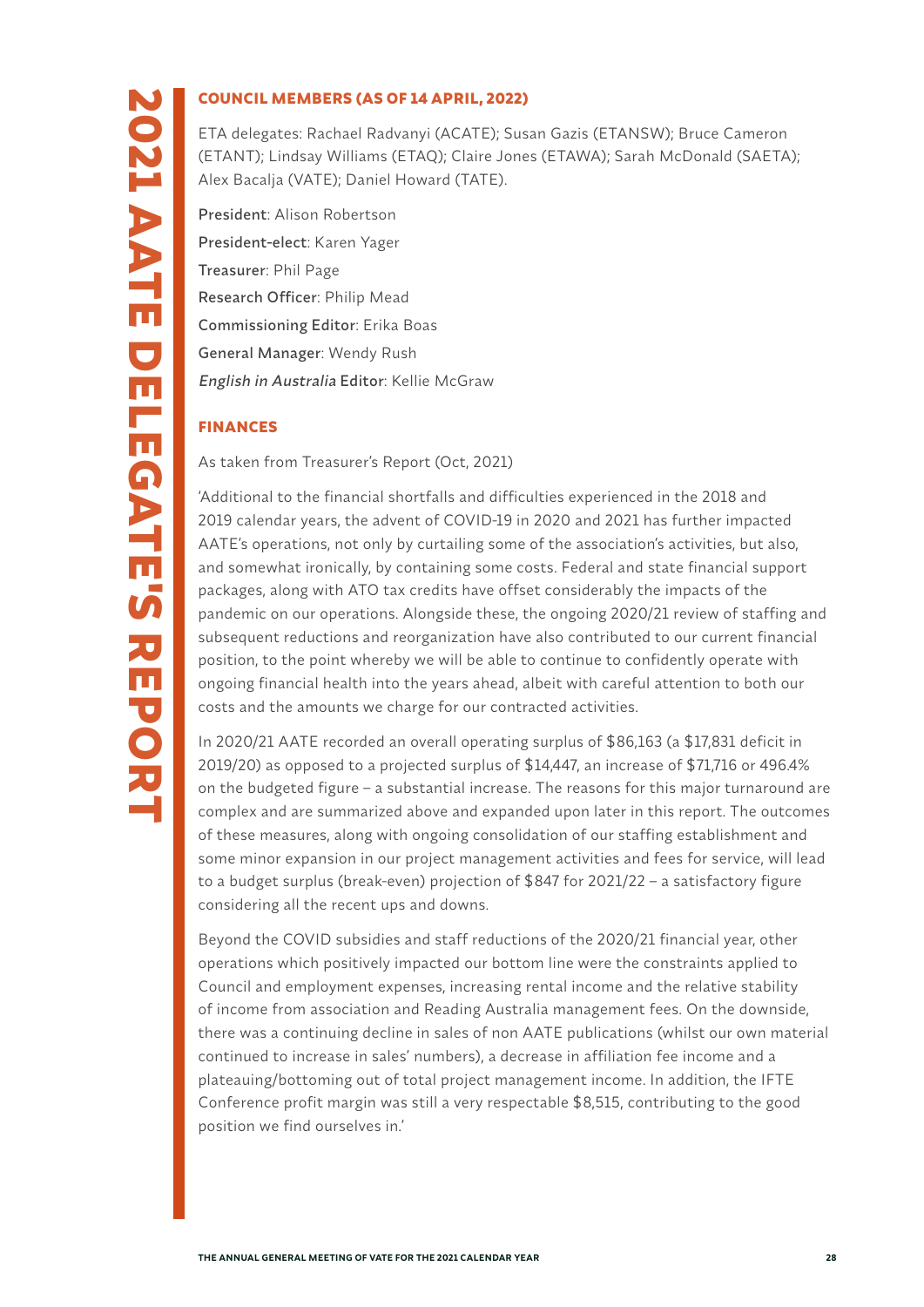# **NATIONAL CONFERENCE UPDATE**

2021 – Brisbane 7-9 July (online)

Challenge and Change

AATE was contracted as the PCO for the 2021 AATE/ALEA conference.

There were 461 registrations, 158 of these were accepted presenters who registered via the special presenter rate. 69 were complimentary, including sponsors, exhibitors, scholarship recipients, volunteers and invited speakers.

# Total registrations:

- **–** Full time (3 days) 423
- **–** 2 Days 8
- **–** 1 Day 30

Teaching Area (many Delegates selected multiple teaching areas):

- **–** Early years 121
- **–** Primary 184
- **–** Middle Years 124
- **–** Secondary 255
- **–** Tertiary 59

Of those who indicated Membership status (some delegates were members of multiple organisations, including more than one ETA):

| AATE (Life Members only) - 8 | $TATE - 8$   |
|------------------------------|--------------|
| $ALEA - 170$                 | $VATE - 31$  |
| $ACTATE - 17$                | $I$ FTE $-2$ |
| $ETANSW - 32$                | $II A - 5$   |
| $ETAQ - 66$                  | $NZI A - 4$  |
| $ETAWA - 16$                 | $NZATA - 2$  |

SAETA – 19

Garth Boomer address: Melitta Hogarth

Total income from conference: \$72,000

2022 – Darwin, 7-10 July

Hearts, Minds, Stories: Landscapes of Learning

Joint ALEA/AATE conference. Majority in-person conference with minimal online events.

Registrations now open

Garth Boomer address: Jacqueline Manual

2023 – Canberra

2024 – Adelaide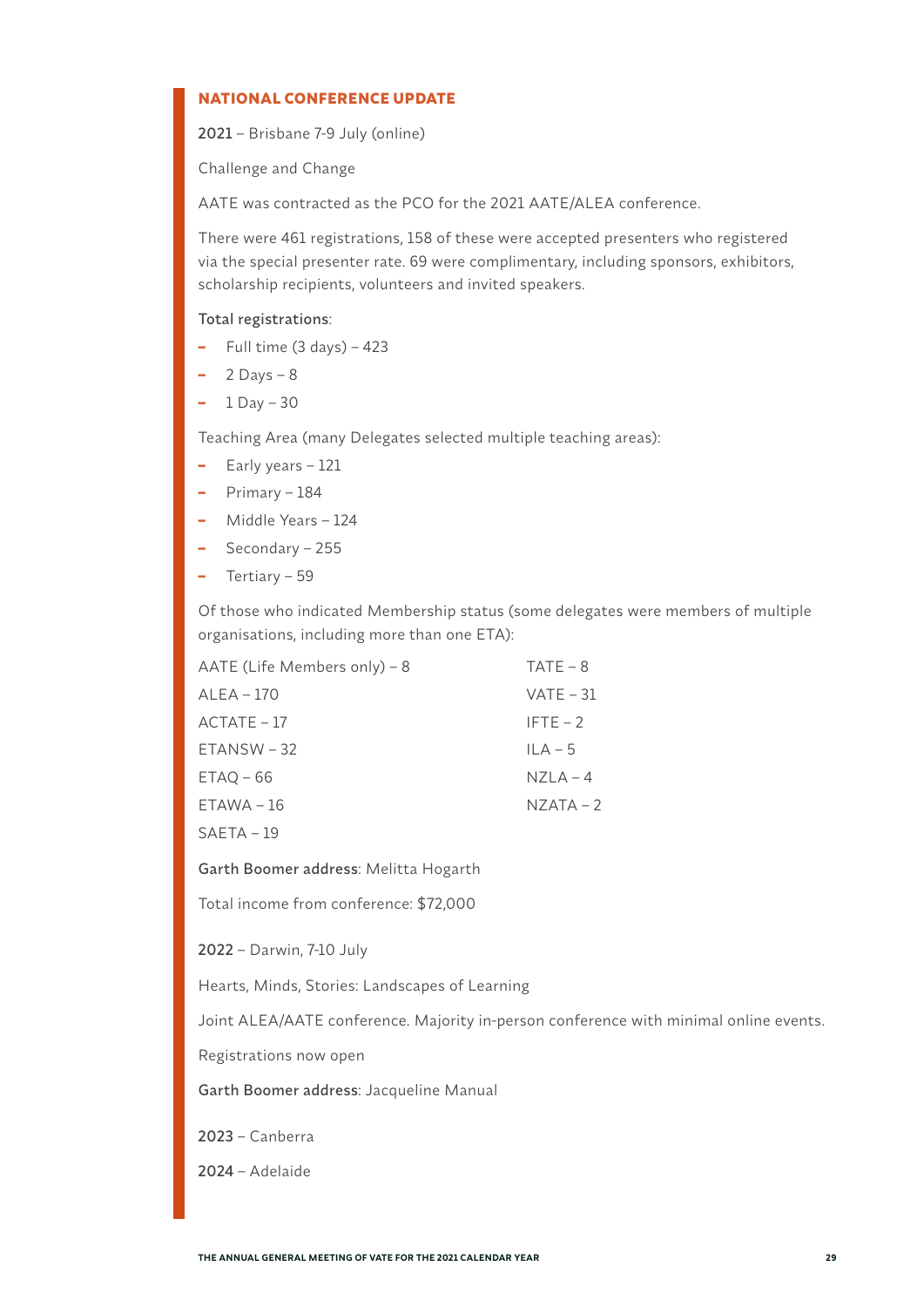# **LIFE MEMBERSHIP AWARDS**

Associate Professor Ray Misson

# **AATE RESEARCH GRANTS**

AATE has funded two small teacher-led research projects across 2022-23.

The first project, 'Exploring Digital Game Narratives in Senior English Classrooms', has received \$1500 in funding and is led by Mark Clutton from Erindale College, ACT. The project aims to:

- **–** Co-design with an academic leader a digital game English curriculum which meets the demands of the ACT English Framework and Course Documents.
- **–** Explore the potential of digital games to support critical perspectives.
- **–** Investigate the forms of play involved in studying digital games in English.

The second project, 'Story Ground', has received \$1500 in funding and is led by Andi Stapp-Gaunt and Rosita Randle from Erindale College, ACT. This project asks what new knowledge is generated through students' engagement with Story Ground practices, and how might the use of these modalities and protocols inform teaching and learning in the English classroom. The project aims to gather qualitative data through the use of a storying methodology which aligns with 'Dialogical Sensemaking' to explore how and why students who are often reluctant to engage in language and literacy practices in the English classroom have efficacy in Story Ground sessions.

# **PROFESSIONAL LEARNING EVENTS**

Zoom webinars linked to AATE Publications

# **2021**

Creating Micro Stories Teaching Micro Fiction: Helping students to craft effective stories: Erika Boas and Emma Jenkins – 4 March

Yield Teaching poetry: Kelli McGraw – 28 April

The Artful English Teacher Session 1: 'Artful approaches to teaching English' – A workshop for Early Career English teachers looking for engaging ways to teach high school English – 5 May

Digital Games: Literacy in Action – A workshop for English teachers who wish to bring digital games into the English classroom for play and study: Alex Bacalja – 18 May

Beyond the Dark online session: 17 participants

Creating a Digital Games classroom: 12 participants

Micro Stories workshop: 22 participants

Reading Australia workshop: 9 participants

International Fellowship Tour, Jeff Wilhelm – postponed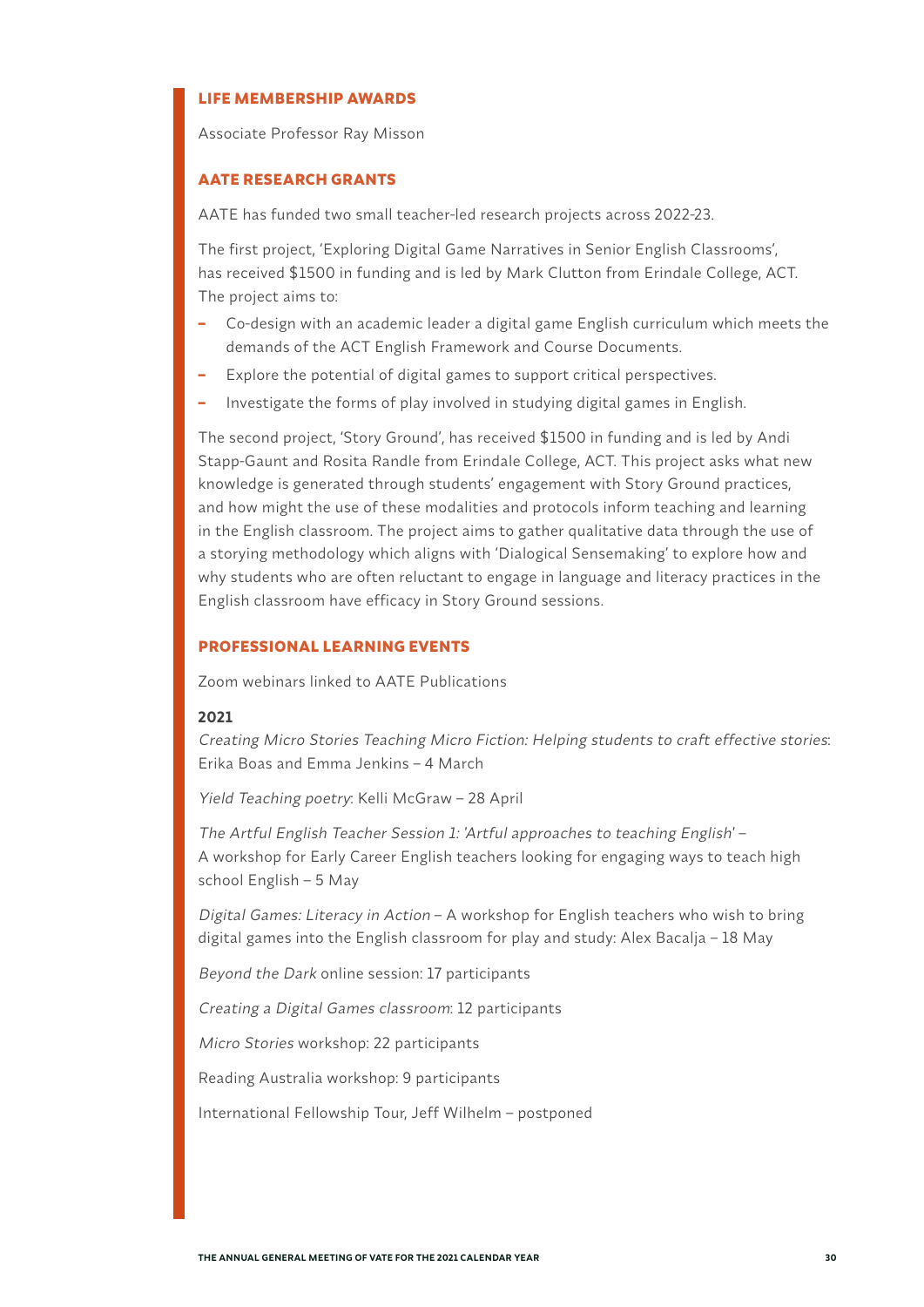# **PUBLICATIONS**

Novel Ideas: Creative ways to teach fiction (Launched at 2021 conference)

Sharing the Voices within: First Nations' perspectives in the English classroom (chapters currently under review). Editors: Phil Page, Cara Shipp, Alex Wharton and Grace Lucas Pennington

Text Selection (very early planning)

# **ENGLISH IN AUSTRALIA**

Publication schedule 2021-2022

# **2021 – Vol 56**

| <b>Issue</b> | Theme                         | <b>Editors</b>                    | <b>Publication</b> |
|--------------|-------------------------------|-----------------------------------|--------------------|
| 56.1         | 2020 IFTE<br>conference issue | Wayne Sawyer and<br>Jackie Manuel | November 2021      |
| 56.2         | English @ Home                | Kelli McGraw and<br>Ceridwen Owen | December 2021      |
| 56.3         | Non-themed                    | Kelli McGraw                      | February 2022      |

# **2022 – Vol 57**

| <b>Issue</b> | Theme                                                 | <b>Editors</b>                       | <b>Publication</b> |
|--------------|-------------------------------------------------------|--------------------------------------|--------------------|
| 57.1         | 2021 AATE/ALEA<br>national conference<br><i>issue</i> | Lindsay Williams and<br>Kelli McGraw | Term 2 (May)       |
| 57.2         | Special issue                                         | TBC.                                 | Term 3 (Sept)      |
| 57.3         | Non-themed                                            | TBC.                                 | Term 4 (Dec)       |

Back catalogue of EiA is now accessible to members via:

Username: EnglishOne346:

Password: Zip843

# **Quartiles**





Alex Bacalja AATE Delegate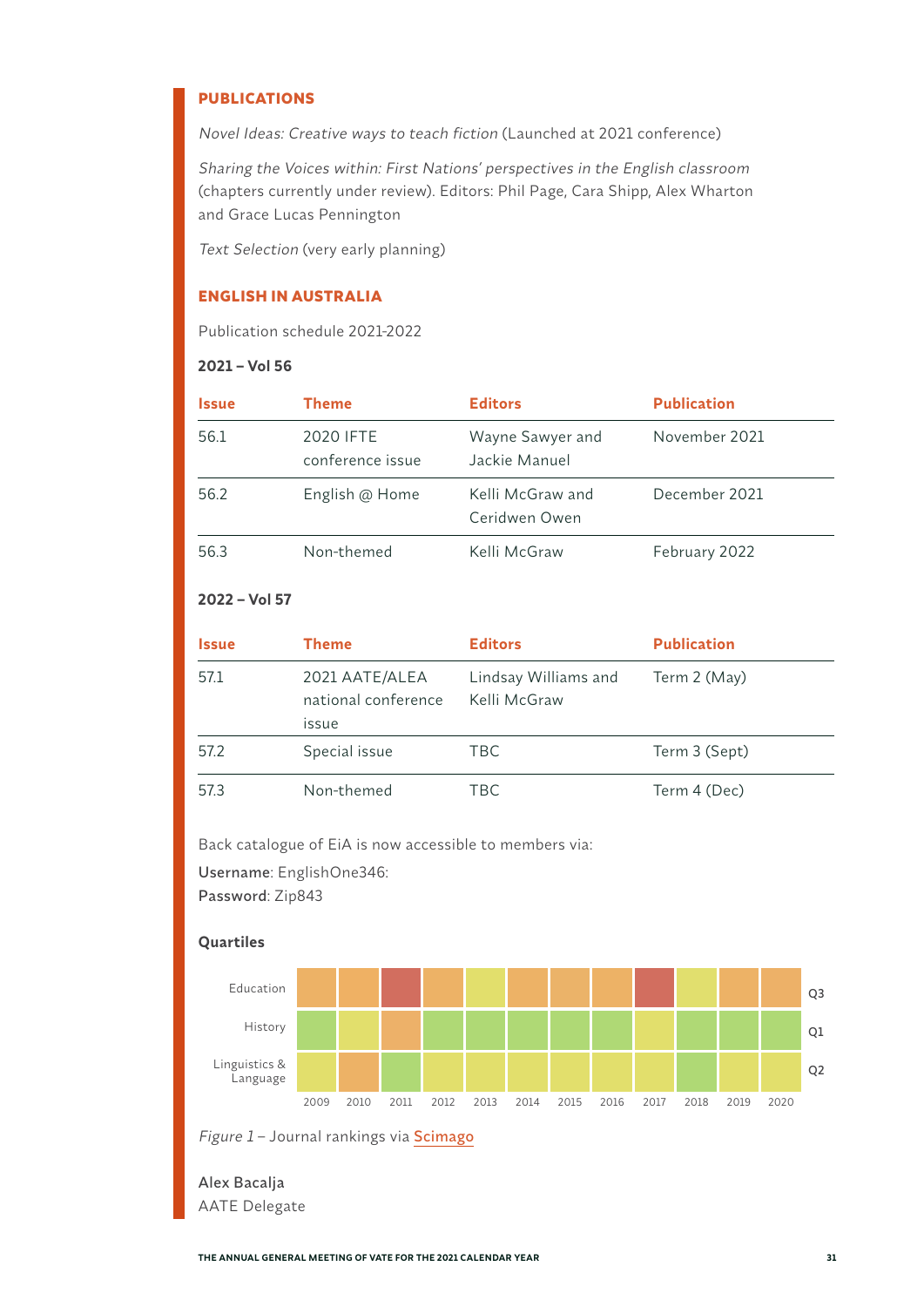# <span id="page-31-0"></span>**IDIOM**

# **Volume 57, No.1 'Removing the Mask'**

Contributing editors: Amanda McGraw, Mary Mason and David Lee

Managing editor: Josephine Smith

Contributors: Jade West (Salesian College Sunbury); Hanna Khoweiss, Jill Brady, Rebecca Cooney and Joe Reischel (Glen Waverley Secondary College); Adam Gordon (St Francis Xavier College); Kylie Price (Eltham College); Raelene Plozza, Kirsten Dunsby, Adrienne Mewett and Emma Andrews (Brighton Grammar School); Michelle Ainley (Daylesford College); Leon Furze, Ben White and Nima Carswell (Monivae College); Melissa Antoniuk, Travis Dangstorp, Carolyn Dunn, Stacey McAllen and Thi Trinh (Brighton Secondary College); Belinda Nichols and Nerrida Prosser (The Hamilton and Alexandra College)

# **Volume 57, No.2 'Diverse Voices in English'**

Contributing editors: VATE Education Team – Kate Gillespie, Emma Jenkins and Josephine Smith

Managing editor: Josephine Smith

Contributors: Lorena Germán (Headwaters School, Austin, Texas, USA); Tricia Ebarvia (Greene Street Friends School, Philadelphia, Pennsylvania, USA); Sonia Murr (Woodleigh School); Norman Capapas (Staughton College); Henryk Slosarski (Emmanuel College); Emily Delahunty (St Kevin's College); Scott Bayer and Joel Garza (#THEBOOKCHAT); Cara Shipp (Silkwood School, Mount Nathan, Gold Coast, QLD); Mark Eckersley (Santa Maria College); Liana Mannens (Berwick Secondary College); Briony Schroor (Nossal High School); Carmel Byrne (Beaconhills College – Berwick); Lee Oldham-Jones (Salesian College Sunbury); Nerissa Marcon (St Helena Secondary College); Bernadette Sheedy (Mount Scopus Memorial College); Emma Jenkins (VATE); Lachlan Whitley (Firbank Grammar School); Jennifer Minter (English Works); Lauren Maserow (Methodist Ladies' College); Erin Wamala (Trinity Grammar); Jing Xuan Teo and Marina Sano (Amplify Bookstore); Michael Earp (The Little Bookroom)

# **Volume 57, No.3 'Starting Out'**

Contributing editors: Emma Enticott and Jan May

Managing editor: Josephine Smith

Contributors: Melissa Blacklock (St Mary's Coptic Orthodox College); Allayne Horton (Sacré Coeur); Leon Furze (Monivae College); Hugh Gundlach (Fintona Girls' School); Emma Dower (Lalor Secondary College); Mark Favaloro (Carranballac P-12 College); Amna Iqbal (Craigieburn Secondary College); Nic Carter, Rachael Dingfelder, Gary Garside, Joe Kelly, Daniel Lincoln and Calypso Owen, with Dominique Limgenco, Emily Maxwell-Gould and Thomas Ricketts (Melbourne Graduate School of Education); Kirsten Reed (Gilson College); Rachel Stephens (St Aloysius College); Rachael Dingfelder (University of Melbourne); Helen Yeats (Sacréd Heart College Geelong); Kate Rees (Plenty Valley Christian College) and Alisha McCabe (La Trobe University); Jade West and Stephanie Papazoglou (Salesian College Sunbury); Emma Jenkins (VATE); Bernadette Sheedy (Mount Scopus Memorial College); Zachary Shinkfield (Woodleigh School); Brendan Winter (Yarram Secondary College); Belinda Engelman (Geelong Lutheran College); Joe Kelly (Staughton College, and University of Melbourne); Dani Cantor (Balwyn High School); Sam Ellis (Virtual School Victoria); Caroline Lazarus (Mordialloc College); Paula Batsakis (Lalor North Secondary College)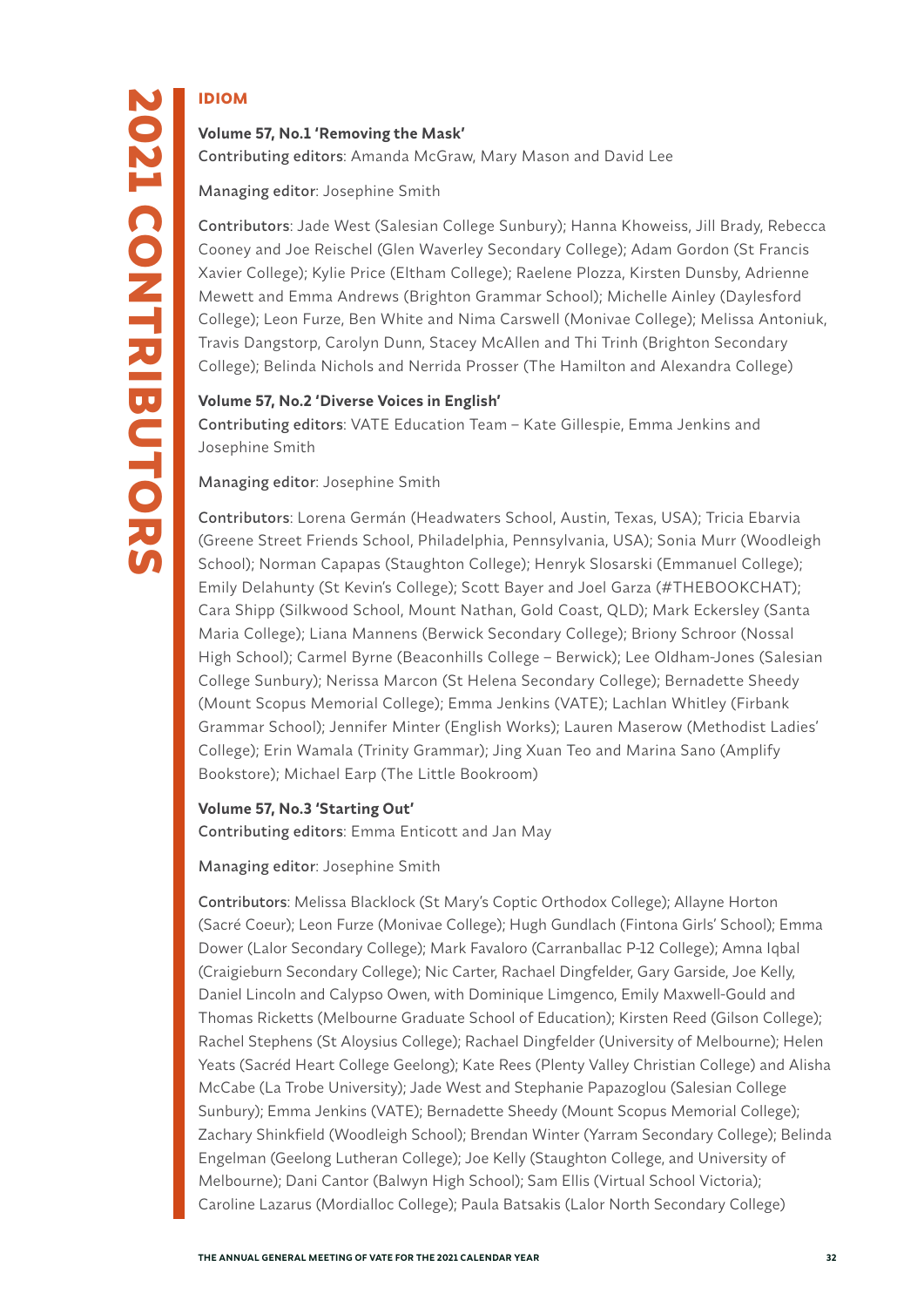# **INSIDE STORIES**

Margaret Saltau; Briony Schroor (Nossal High School); Marion White; Warren Whitney (Belmont High School)

Editor: Faye Crossman

# **INSIDE TEXTS**

Anne Gamble (Mentone Girls' Secondary College); Jennifer Jones (Balwyn High School); Yasmine McCafferty (Carey Baptist Grammar School); Ernest Price (Charlton College)

Editor: Faye Crossman

# **LITERATURE PERSPECTIVES**

Christine Lambrianidis (Westbourne Grammar School); Karen Lynch (Kew High School); Elspeth Maddocks (Lauriston Girls' School); Mary Purcell; Margaret Saltau; Christophe Taylor (Melbourne Girls Grammar); Margot Thompson; Richard Walsh (Vermont Secondary College); Warren Whitney (Belmont High School)

Editor: Marion White

# **VATE SAMPLE EXAMINATIONS**

#### **English**

Exam Working Party: Josephine Smith (VATE); Ross Huggard; Anthony Quirk (PEGS); Faye Crossman; Dora Kourambas (Carey Baptist Grammar); Nunu Bisogni (Melbourne Girls' College); Marion White; Jan May (Firbank Grammar School); Germana Tendelli (Ivanhoe Girls' Grammar School); Alex Connor (Red Cliffs Secondary College)

Section C writers: Anthony Quirk (PEGS); Karen Graham

Contributors: Helen Billett; Virginia Danahay (Berwick Secondary College); Marcellene D'Menzie (Princes Hill Secondary College); Philippa Elder (Fintona Girls School); Kate Gillespie (VATE); Felicity Graham-Prowse (Wheelers Hill Secondary College); Ann Hammond (Flinders Christian Community College); Marilyn Joshua (Gilson College); Liana Kiriati (Parkdale Secondary College); Michelle Maglitto (Fintona Girls School); Sophia Marsden-Smith (Williamstown High School); Kilian McNamara (Academy of Mary Immaculate); Lorraine Paul (Al-Taqwa College); Marissa Pinkas (Virtual School Victoria); Briony Schroor (Nossal High School); Natasha Stewart (St Aloysius College); Rachel Tanner (Sacred Heart College Kyneton); Suzanne Toniolo (Methodist Ladies' College); Andrew Wight (Whitefriars)

#### **EAL**

Writers/editors: Anne Height (Ivanhoe Grammar); Joanne Thompson (Firbank Grammar School); Janelle Lugg (Elwood College)

# **English Language**

Editor: Louisa Willoughby (Monash University)

Writers: Elizabeth Buckley; Tracy Doig (Vermont Secondary College); Marlya MacNeill (Mazenod College)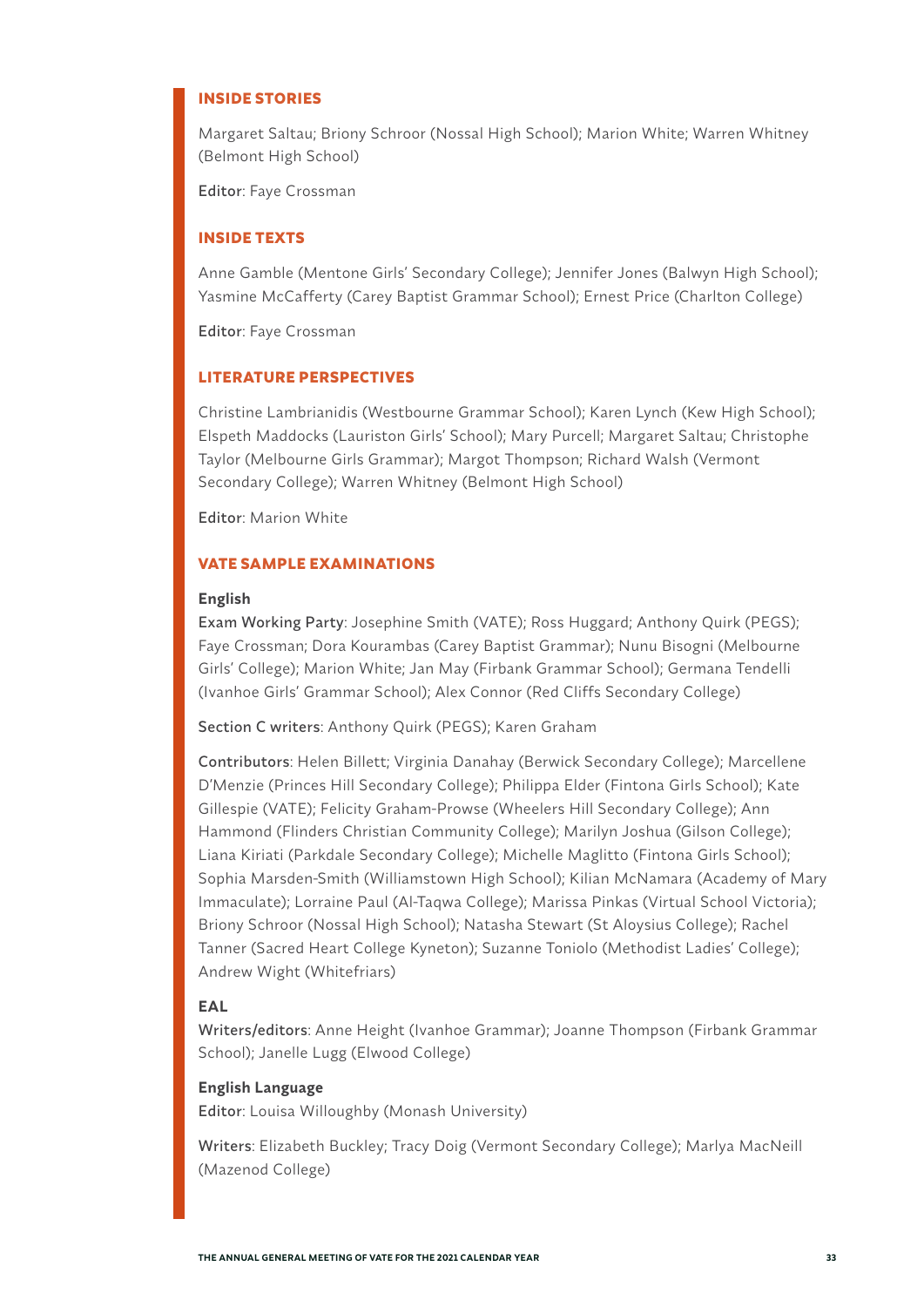# **Literature**

Editors: Heather Maunder and Margaret Saltau

Contributors: Joseph Crofts (PEGS); Kate Gillespie (VATE); Carmel Huggard (Patterson River Secondary College); Liana Mannens (Berwick Secondary College); Sophia Marsden-Smith (Williamstown High School); Heather Maunder; Megan Metcalfe (Box Hill High School); John Morrissey (Peninsula Grammar); Paul Munn (Wesley College); Clare Ridgway-Faye (Princes Hill Secondary College); Margaret Saltau; Briony Schroor (Nossal High School); Josephine Smith (VATE); Christophe Taylor (Melbourne Girls Grammar); Sara Taylor; Claire Wight (Yarra Valley Grammar)

# **PROFESSIONAL LEARNING**

# **2021 Online Meet the Assessors**

Annelise Balsamo (VCAA); Helen Billett (Woodleigh School); Selina Dennis (Strathmore Secondary College); Karen Graham; Kellie Heintz (VCAA); Ross Huggard; Marta Lopez (Huntingtower School); Meredith Maher; Rosemary McLoughlin; Marlya McNeill (Mazenod College); Glynis Rose; Margaret Saltau; Simona Wengritzky (VCAA)

# **2021 Online VCE English Moderation Series**

Helen Billett (Woodleigh School)

# **2021 VATE Leadership Conference**

Nathan Armstrong; Allie Baker (Wodonga Senior Secondary College); Melanie Carroll (The University High School); Madeleine Coulombe (Shelford Girls' Grammar School); Leon Furze (Monivae College); Hayley Harrison; Ross Huggard; Jennifer Jones (Balwyn High School); Hanna Khoweiss (Glen Waverley Secondary College); Christopher Land (Balwyn High School)

### **2021 Online Beyond TEEL**

Leon Furze (Monivae College); David Lee; Mary Mason; Helen Mason (Glen Waverley Secondary College); Tegan O'Dea (Warragul Regional College)

#### **2021 Online VCE Mini-Methods**

Tracy Doig (Vermont Secondary College); Luke Francis (Melbourne Girls Grammar School); Natalie Gleeson (St Francis Xavier College); Heather Maunder; Marlya McNeill (Mazenod College); Lee McQueen (Eltham High School); Caitlin Penrose (Montmorency Secondary College); Margaret Saltau; Briony Schroor (Nossal High School); Rebecca Swain (Carey Baptist Grammar School)

# **2021 Curriculum Committee Forum**

Norman Capapas (Staughton College); Ann Hammond (Flinders Christian Community College); Lucinda McKnight (Deakin University)

# **2021 Online Literature Network Meetings**

Peter Budisavljevic (Taylors Lakes Secondary College); Bridget Costelloe (The University High School); Sarah Darling (Epping Secondary College); Lara King (Ringwood Secondary College); Christine Lambrianidis (Westbourne Grammar School); Karen Lynch (Kew High School); Elspeth Maddocks (Lauriston Girls School); Liana Mannens (Berwick Secondary College); Kate McLaren (St Joseph's College - Newtown); Lee McQueen (Eltham High School); Margaret Saltau; Cameron Smith (Loreto College Ballarat); Marion White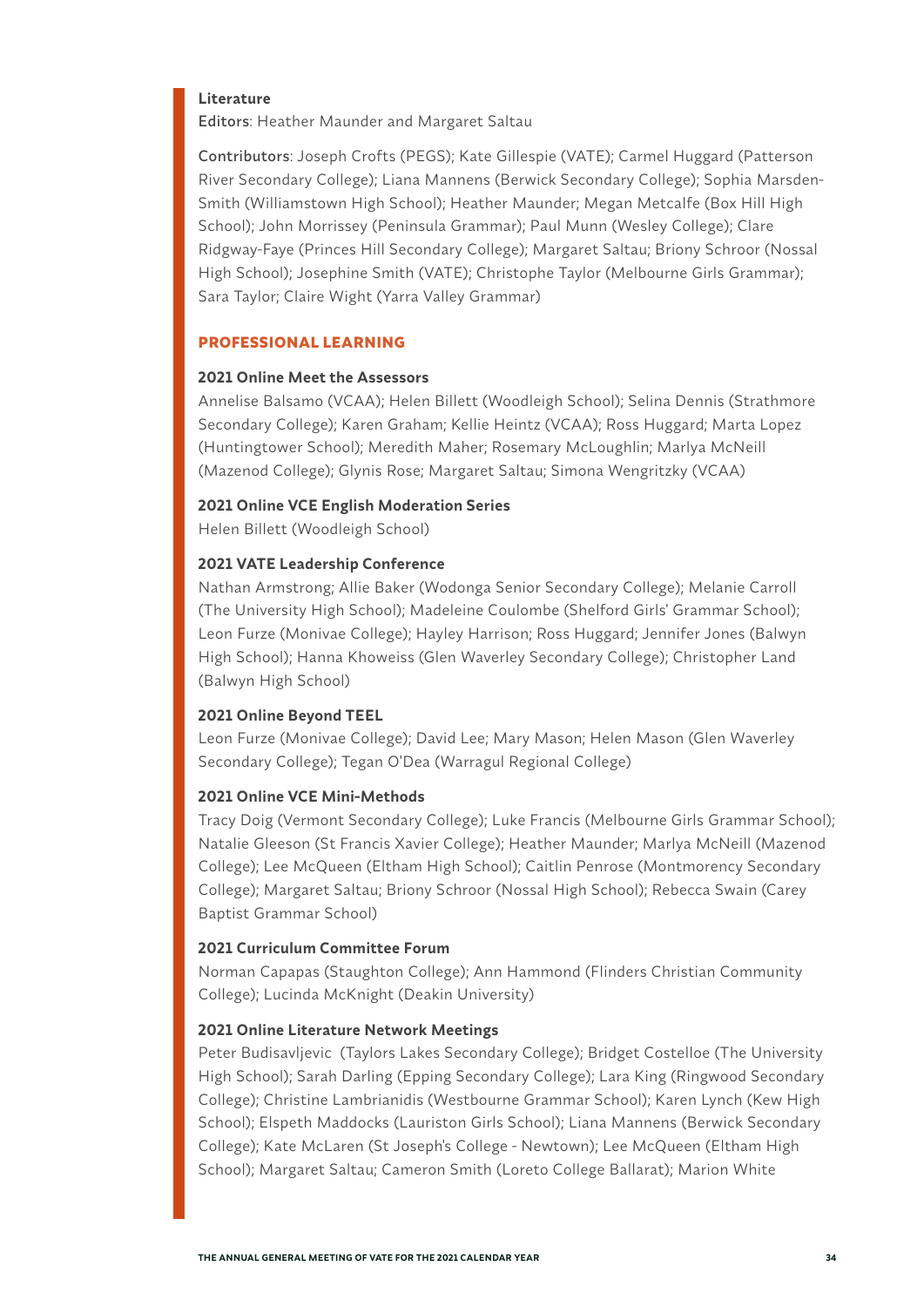# **2021 VATE Ideas Lab: Teaching English in the Middle Years**

Annelise Balsamo (VCAA); Prue Bon (Mooroolbark College); Bridie Connell (Parade College); Maria Litchfield (Camberwell Girls Grammar); Amy Long (Emmaus College); Lee McQueen (Eltham High School); Marjan Mossammaparast (St Leonard's College); Ernest Price (Charlton College); Nirvana Watkins (Camberwell Girls Grammar); Alex Wharton (Carinya Christian School NSW)

# **2021 Online VATE State Conference**

Annelise Balsamo (VCAA); Helen Billett (Woodleigh School); Jo Bloom (Australian Shakespeare Company); Erika Boas (AATE); Louise Bourke (John Monash Science School); Madeleine Crofts (Leongatha Secondary College); Travis Dangstorp (Brighton Secondary College); Michael Daniel (Camberwell Grammar School); Mark Eckersley (Santa Maria College); Sam Ellis (Virtual School Victoria); Emily Frawley (Maribyrnong Secondary College); Ann Hammond (Flinders Christian Community College); Deaglan Harney (Seymour College); Hayley Harrison; Kellie Heintz (VCAA); Ross Huggard; Jennifer Jones (Balwyn High School); Rosie Kerin; Stuart King (Eltham College); Maarten Klene (Deakin University); Steven Kolber (Brunswick Secondary College); Christine Lambrianidis (Westbourne Grammar School); Karen Lynch (Kew High School); Elspeth Maddocks (Lauriston Girls' School); Lisa Maloney; Bronwen Martin (Virtual School Victoria); Mary Mason; Jan May (Firbank Grammar School); Andrew McConchie (Geelong High School); Karys McEwen (Richmond High School); Amanda McGraw (Federation University); Lucinda McKnight (Deakin University); Dylan Mead (Emmanuel College); Brooke Middleton (Springside West Secondary College); Joanna Piavanini (Lauriston Girls' School); Marissa Pinkas (Virtual School Victoria); Kylie Price (Eltham College); Margaret Saltau; Briony Schroor (Nossal High School); Chrisella Sentana (OneSchool Global); Zac Shinkfield (Woodleigh School); Marina Slifirski (Glen Waverley Secondary College); Cindy Sullivan (Hume Central Secondary College); Christophe Taylor (Melbourne Girls Grammar School); Thuthi Vartazarian (Westbourne Grammar School); Richard Walsh (Vermont Secondary College); Sue Wilson (Monash University)

# **2021 VATE State Conference (Pre-recorded sessions)**

Annabel Astbury (ABC Education); Tamryn Bennett (RedRoom Poetry); Jill Brady (Glen Waverley Secondary College); Susan Bye (ACMI); Kate Cash (Pascoe Vale Girls' College); Rebecca Cooney (Glen Waverley Secondary College); Anne Dalmau (Roxburgh Secondary College); Tom Dickins (Melbourne International Comedy Festival); Leon Furze (Monivae College); Anne Gamble (Mentone Girls' Secondary College); Annabel Grigg (Carey Baptist Grammar School); Jenny Isaac (NGV); Rob Jenkins (St Leonard's College); Gurmeet Kaur (Immigration Museum); Hanna Khoweiss (Glen Waverley Secondary College); Zoya Kitik (Templestowe College); Lauren Kyte (Sunbury Downs College); Naomi Maes (Hume Central Secondary College); Liana Mannens (Berwick Secondary College); Yasmine McCafferty (Carey Baptist Grammar School); Marjan Mossammaparast (St Leonard's College); Claire Nailon (Nazareth College); Gillian Neumann (Melbourne Girls Grammar School); Nicola O'Shea (Balcombe Grammar School); Charlie Parkes (Haileybury International School Tianjin); Chenelle Pereira (Brighton Grammar School); Ernest Price (Charlton College); Mary Purcell; Joseph Reischel (Glen Waverley Secondary College); Ruth Rosenberg; Briony Schroor (Nossal High School); Astrid Scott (ABC Education); Natalie Scott (Rowville Secondary College); Netta Shmerling (The Big Issue Classroom); Marina Slifirski (Glen Waverley Secondary College); Anna Stewart (St Bernard's College); Margot Thompson; Helen Toon (Templestowe College); Rani Valencich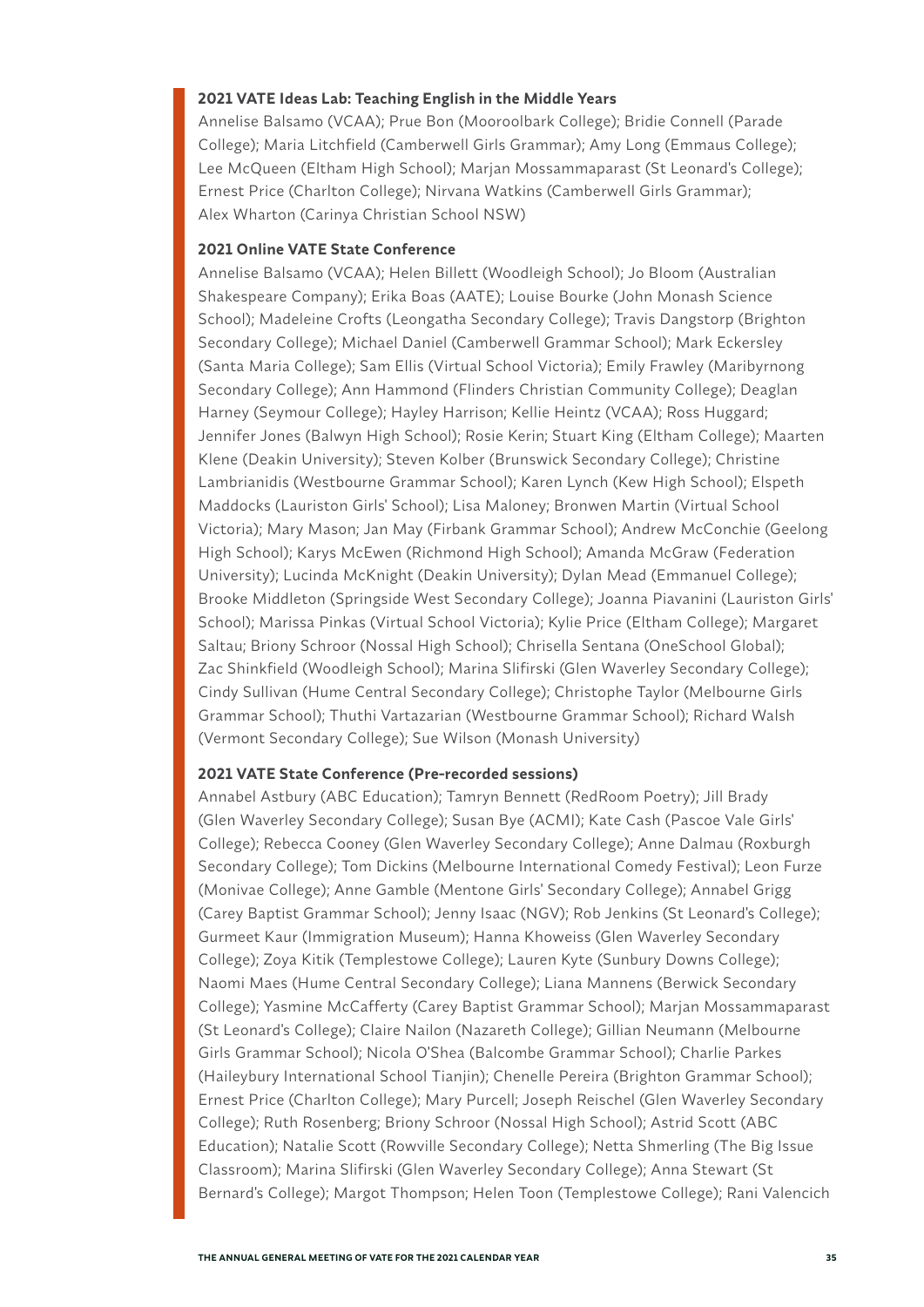(Salesian College Sunbury); Garry Westmore (ACMI); Marion White; Fabrice Wilmann (Insight Publications); Ingrid Wood (NGV)

#### **2021 Online VCE Englishes Sessions**

Nathan Armstrong; Jan Bailey (Ivanhoe Girls' Grammar School); Kate Blandford (Hoppers Crossing Secondary College); Joanna Boer (Ruyton Girls' School); Elyse Borg (Hoppers Crossing Secondary College); Elizabeth Campbell (Fitzroy High School); Phil Canon (PEGS); Danielle Cantor (Balwyn High School); Kate Cash (Pascoe Vale Girls' College); Emma Catchpole (Wellington Secondary College); Joseph Crofts (PEGS); Clare Crowe (Avila College); Marcellene D'Menzie (Princes Hill Secondary College); Anne Dalmau (Roxburgh Secondary College); Tracy Doig (Vermont Secondary College); Sam Florence (McKinnon Secondary School); James Fogarty (Parade College); Hayley Harrison; Trevor Harrison (Virtual School Victoria); Linda Hogan (Mentone Girls' Grammar School); Jason Jewell; Christine Lambrianidis (Westbourne Grammar School); Karen Lynch (Kew High School); Helen Mason (Glen Waverley Secondary College); Heather Maunder; Jan May (Firbank Grammar School); Chrissie McMahon (Virtual School Victoria); Sonia Murr (Woodleigh School); Claire Nailon (Nazareth College); Tegan O'Dea (Warragul Regional College); Caitlin Penrose (Montmorency Secondary College); Graham Preston (Balwyn High School); Mary Purcell; Prithi Rao (Ivanhoe Grammar School); Joe Reischel (Glen Waverley Secondary College); Clare Ridgway-Faye (Princes Hill Secondary College); Briony Schroor (Nossal High School); Josephine Smith (VATE); Rebecca Swain (Carey Baptist Grammar School); Rachel Towns (St John's Regional College); Melanie Van Langenberg (Sacré Cœur); Claire Warr (Kingswood College); Daniel Wightman (Scotch College)

#### **2021 VCE Online Student Revision Lectures**

Nathan Armstrong; Charles Ayre (Blackburn High School); Helen Billett (Woodleigh School); Joanna Boer (Ruyton Girls' School); Emma Catchpole (Wellington Secondary College); Joseph Crofts (PEGS); Sam Florence (McKinnon Secondary School); James Fogarty (Parade College); Karen Graham; Linda Hogan (Mentone Girls' Grammar School); Ross Huggard; Jason Jewell; Angela Keam (Loreto Mandeville Hall); Lara King (Ringwood Secondary College); Janelle Lugg (Elwood College); Tim Mannix (Mount Lilydale Mercy College); Heather Maunder; Jan May (Firbank Grammar School); Marlya McNeill (Mazenod College); John Morrissey; Nicola O'Shea (Balcombe Grammar School); Graham Preston (Balwyn High School); Mary Purcell; Prithi Rao (Ivanhoe Grammar School); Clare Ridgway-Faye (Princes Hill Secondary College); Margaret Saltau; Briony Schroor (Nossal High School); Rebecca Swain (Carey Baptist Grammar School); Suzanne Toniolo (Methodist Ladies' College); Melanie Van Langenberg (Sacré Cœur); Lachlan Whitley (Firbank Grammar School)